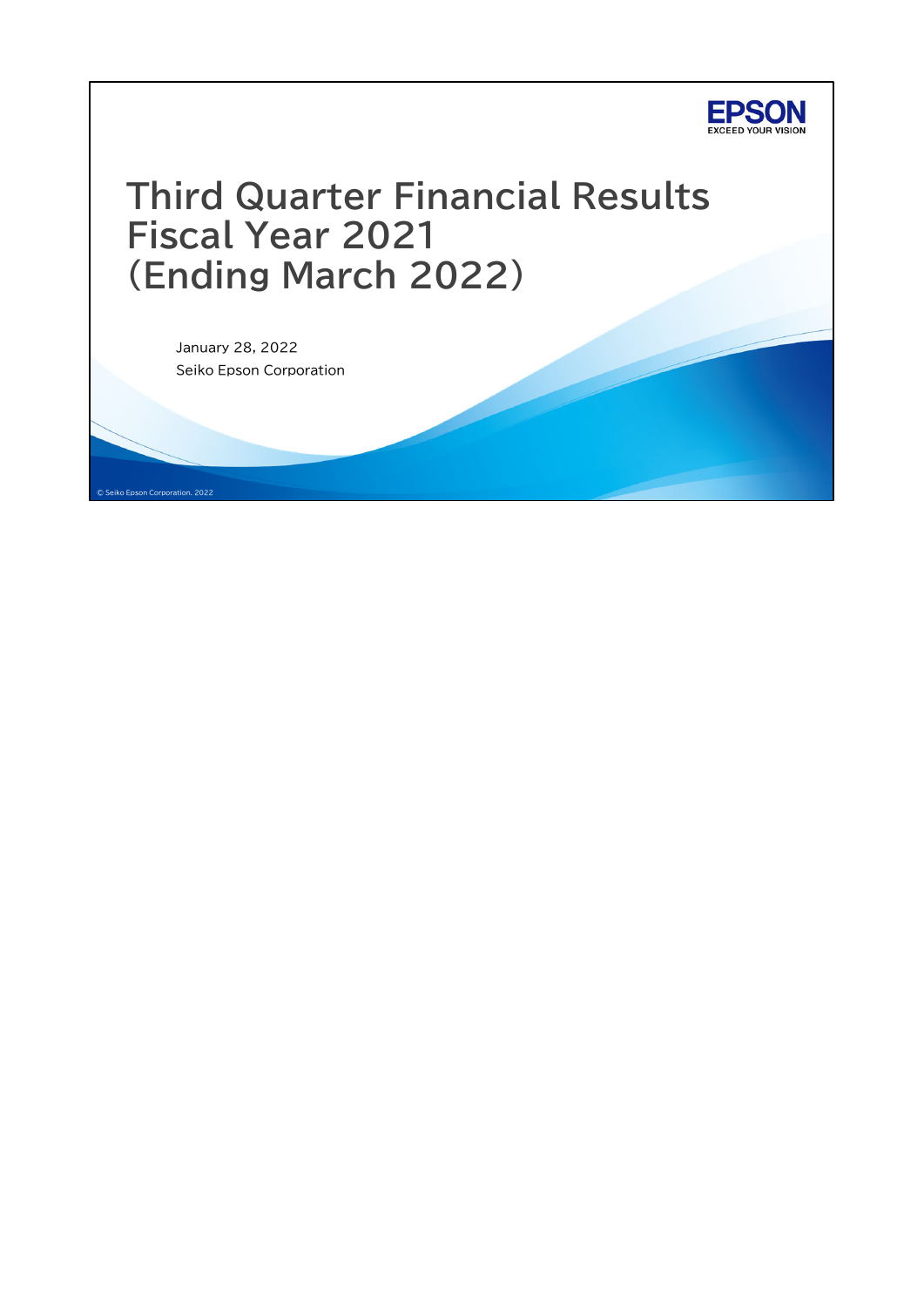

### Disclaimer regarding forward-looking statements

The foregoing statements regarding future results reflect the Company's expectations based on information available at the time of announcement. The information contains certain forward-looking statements that are subject to known and unknown risks and uncertainties that could cause actual results to differ materially from those expressed or implied by such statements. Such risks and uncertainties include, but are not limited to, the competitive environment, market trends, general economic conditions, technological changes, exchange rate fluctuations and our ability to continue to timely introduce new products and services.

### $\blacksquare$  Note regarding business profit

Business profit is calculated by deducting cost of sales and SGA expenses from revenue. Although not defined in the statement of consolidated comprehensive income, this indicator is very similar to the concept of operating income under J-GAAP. Epson will present this information as a reference, as the Company believes users of financial statements will find it useful when evaluating Epson's financial performance.

### Numerical values presented herein

Numbers are rounded down to the unit indicated. Percentages are rounded off to one decimal place. Years mentioned in these materials are fiscal years unless otherwise indicated.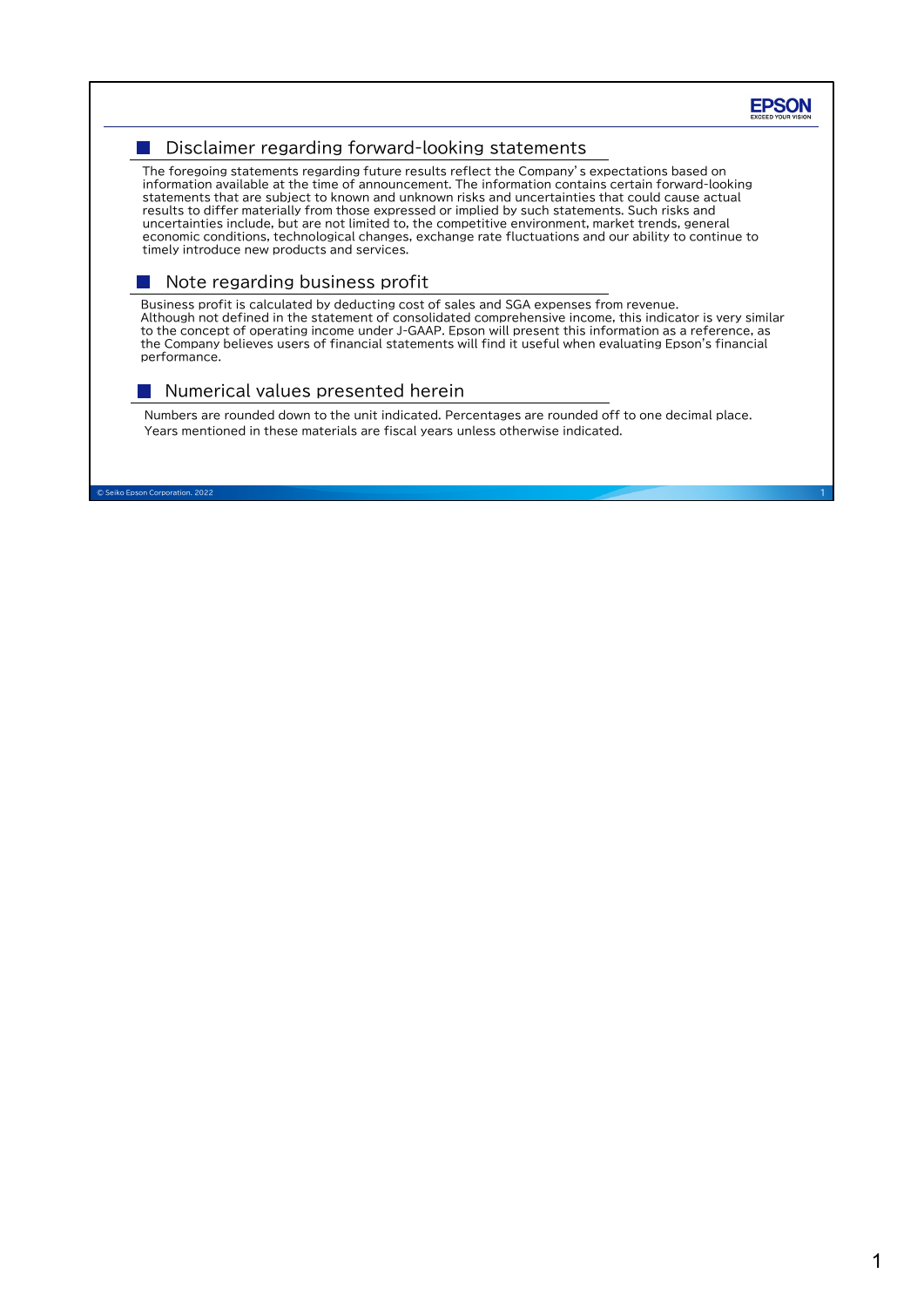

# **Summary Third-Quarter Financial Results FY2021 Full-Year Financial Outlook** ■ Shareholder Returns ■ Initiatives for Greater Corporate Value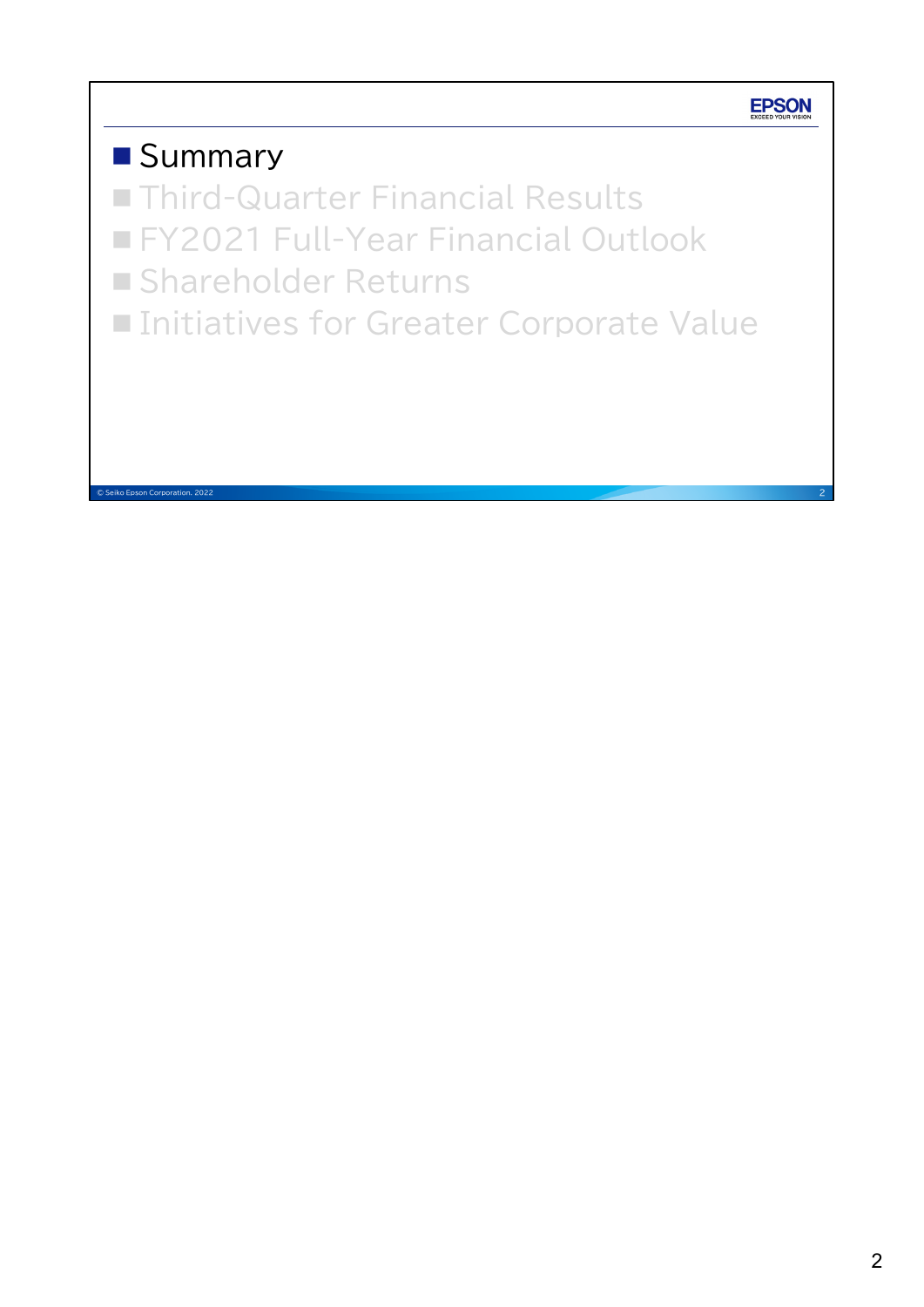| Summary                                                                                                                                                                                                                                            |  |
|----------------------------------------------------------------------------------------------------------------------------------------------------------------------------------------------------------------------------------------------------|--|
| Q3 results (compared to the same period last year)<br>¥296.1 billion in revenue (+¥17.3 billion) and ¥27.2 billion in business<br>profit $(-43.9 \text{ billion})$                                                                                 |  |
| • Revenue increased on a market recovery from COVID-19 and continued at-<br>home print demand, but profit decreased due to soaring materials and logistics<br>costs                                                                                |  |
| $\bullet$ Business profit exceeded the internal plan by approximately \testa billion as a<br>result of pricing measures and cost containment, which more than offset<br>supply constraints caused by materials shortages and logistics disruptions |  |
| Full-year financial outlook (vs. 10/29 outlook)<br>¥1,130 billion in revenue (no change) and ¥85 billion in business profit<br>$(+45$ billion)                                                                                                     |  |
| $\bullet$ We are reiterating our revenue outlook but raising the business profit outlook<br>because pricing measures and cost containment will temper the effects of<br>tighter supplies and expanded use of air transport                         |  |
| © Seiko Epson Corporation, 2022                                                                                                                                                                                                                    |  |
| > This is a summary of today's presentation.                                                                                                                                                                                                       |  |

- $\triangleright$  Third-quarter revenue increased due to a market recovery from COVID and the capture of sustained at-home print demand, but profit decreased due to soaring materials and logistics costs.
- $\triangleright$  Revenue was in line with the internal plan while business profit exceeded the plan by about ¥7 billion. Supplies were constrained by materials shortages and logistics disruptions, but in addition to further reducing our costs, we implemented pricing measures based on the balance between supply and demand and on increases in materials and logistics costs.
- We are reiterating our previous full-year revenue outlook while raising the business profit outlook.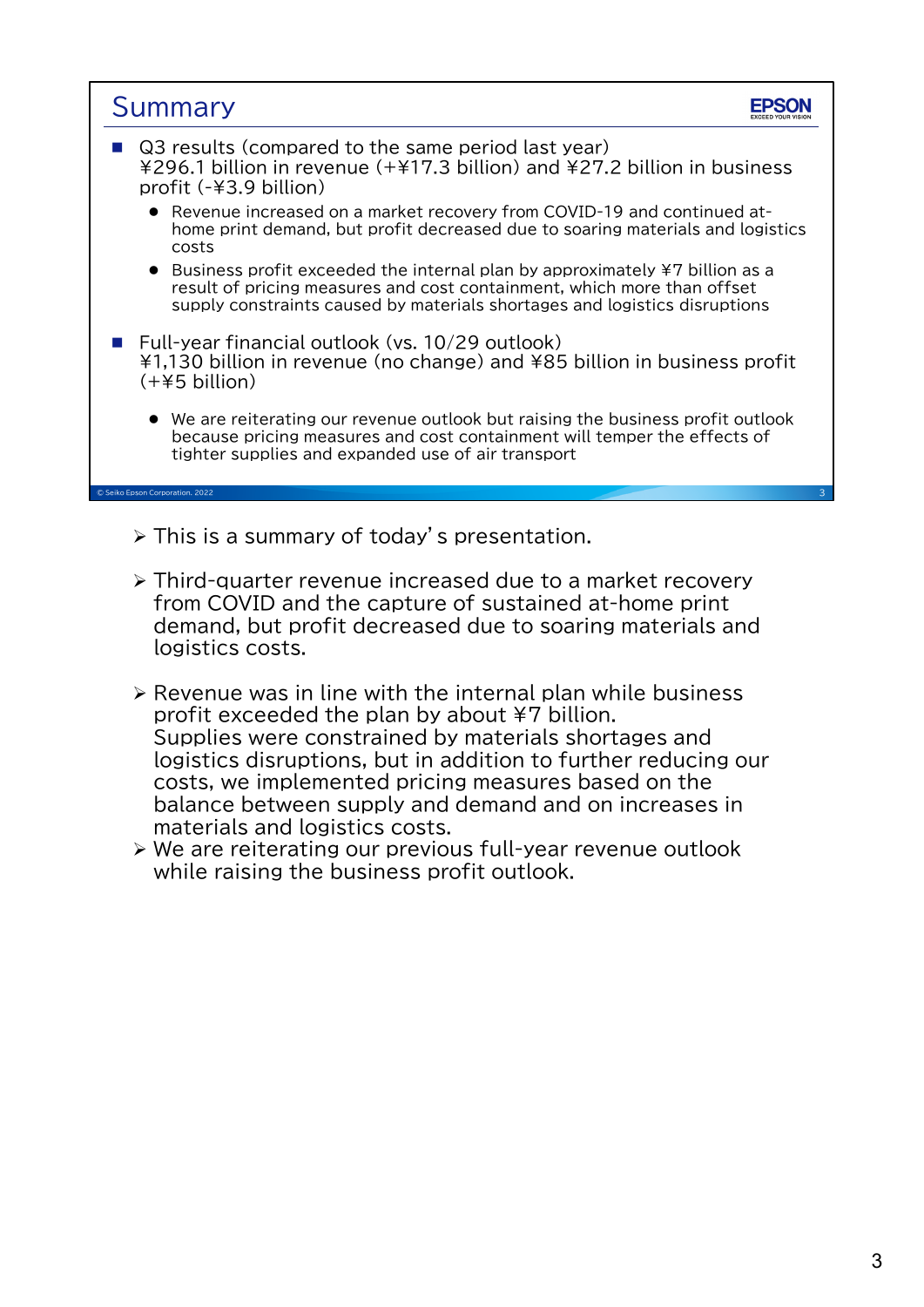### **EPSON**

# **Summary**

# **Third-Quarter Financial Results**

**FY2021 Full-Year Financial Outlook** 

**Shareholder Returns** 

■ Initiatives for Greater Corporate Value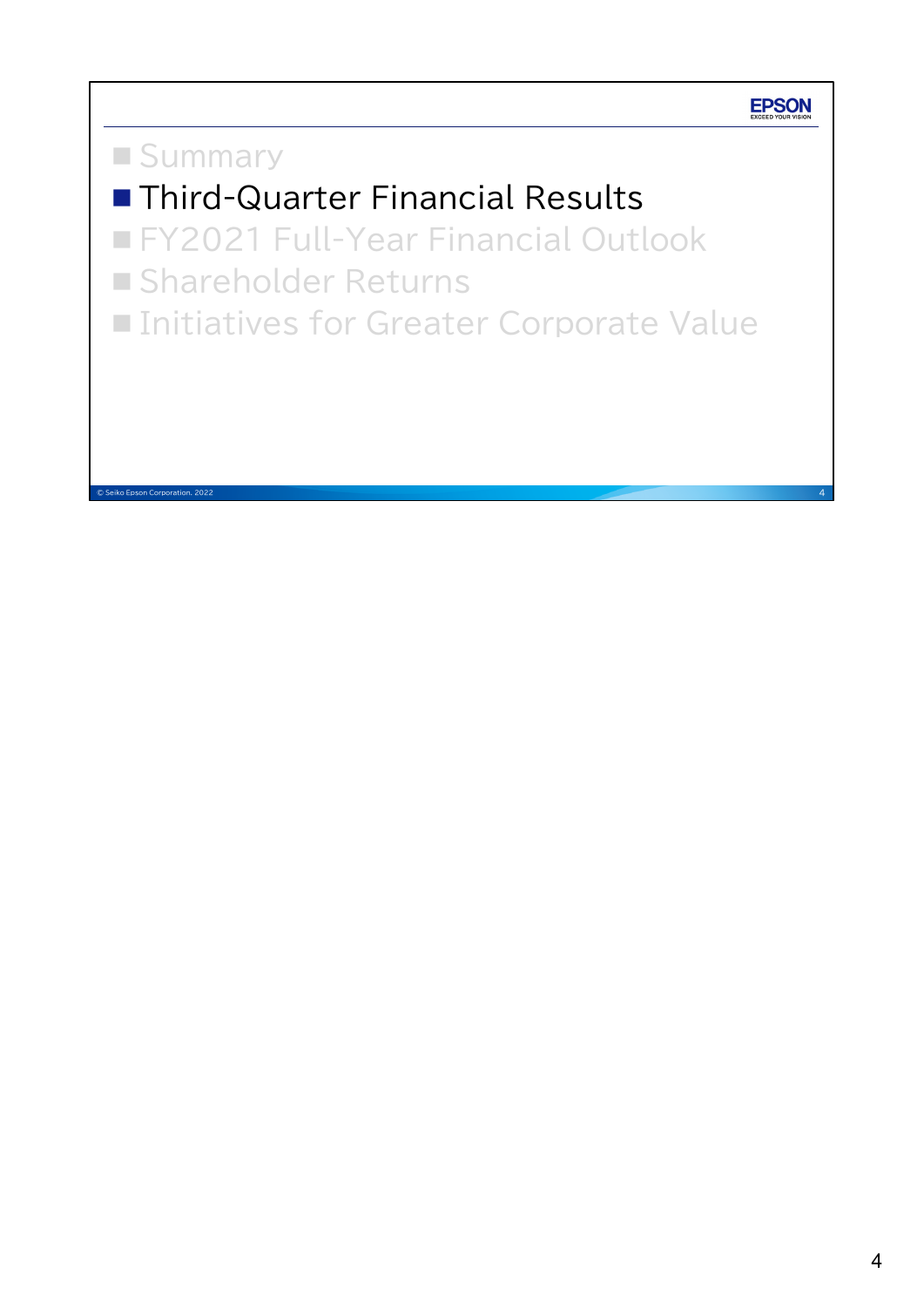|                                                                                                                                                       | Financial Highlights (Third Quarter) |       |                                      |            |                  |                     |               |   |  |  |  |  |
|-------------------------------------------------------------------------------------------------------------------------------------------------------|--------------------------------------|-------|--------------------------------------|------------|------------------|---------------------|---------------|---|--|--|--|--|
|                                                                                                                                                       | FY2020                               |       | FY2021                               |            |                  | Change              |               |   |  |  |  |  |
| (Billions of yen)                                                                                                                                     | Q3 Actual                            | %     | Q3 Actual                            | %          | YoY              |                     | $\frac{1}{2}$ |   |  |  |  |  |
| Revenue                                                                                                                                               | 278.8                                |       | 296.1                                |            |                  | $+17.3$             | $+6.2%$       |   |  |  |  |  |
| <b>Business profit</b>                                                                                                                                | 31.1                                 | 11.2% | 27.2                                 | 9.2%       |                  | $-3.9$              | $-12.7%$      |   |  |  |  |  |
| Profit from operating<br>activities                                                                                                                   | 24.6                                 | 8.8%  | 30.3                                 | 10.2%      |                  | $+5.7$              | $+23.3%$      |   |  |  |  |  |
| Profit before tax                                                                                                                                     | 22.8                                 | 8.2%  | 31.1                                 | 10.5%      | $+8.3$<br>$+8.9$ |                     | $+36.5%$      |   |  |  |  |  |
| Profit for the period attributable<br>to owners of the parent company                                                                                 | 16.0                                 | 5.8%  | 25.0                                 | 8.4%       |                  |                     | $+55.8%$      |   |  |  |  |  |
| $EPS^*$ <sup>1</sup> (yen)                                                                                                                            | 46.42                                |       | 72.30                                |            |                  |                     |               |   |  |  |  |  |
| <b>USD</b>                                                                                                                                            | ¥104.48                              |       | ¥113.71                              |            |                  |                     |               |   |  |  |  |  |
| Exchange<br><b>EUR</b><br>rate                                                                                                                        | ¥124.51                              |       | ¥130.08                              |            |                  |                     |               |   |  |  |  |  |
| (yen, index)<br>Other<br>currencies <sup>*2</sup>                                                                                                     | 100                                  |       | 109                                  |            |                  |                     |               |   |  |  |  |  |
| *1 Basic earnings per share for the period<br>*2 Index showing weighted average variance of rates                                                     |                                      |       | Exchange effect<br>(billions of yen) | <b>USD</b> | <b>FUR</b>       | Other<br>currencies | <b>Total</b>  |   |  |  |  |  |
| for currencies other than USD and EUR against a<br>benchmark of 100 for the previous period. Rates<br>are weighted according to Epson's net volume of |                                      |       | Revenue                              | $+7.3$     | $+2.0$           | $+7.4$              | $+16.8$       |   |  |  |  |  |
| revenue and cost for each currency                                                                                                                    |                                      |       | <b>Business profit</b>               | $-1.6$     | $+1.2$           | $+3.6$              | $+3.2$        |   |  |  |  |  |
| © Seiko Epson Corporation, 2022                                                                                                                       |                                      |       |                                      |            |                  |                     |               | 5 |  |  |  |  |

 $\triangleright$  Here are the financial highlights for the third quarter.

- Revenue was ¥296.1 billion, up ¥17.3 billion year on year. Business profit was ¥27.2 billion, down ¥3.9 billion.
- Foreign exchange rates had a ¥16.8 billion positive effect on revenue and a ¥3.2 billion positive effect on business profit, but our financial results were significantly impacted by supply constraints and higher materials and logistics costs.
- $\triangleright$  Profit for the period was ¥25 billion, a year-on-year increase of ¥8.9 billion. In the same period last year, we recorded a ¥3.6 billion impairment loss and a foreign exchange loss under other operating expenses in the wearable products business. We also recorded a ¥2.1 billion tax return at an overseas affiliate under other operating income in the third quarter of this year.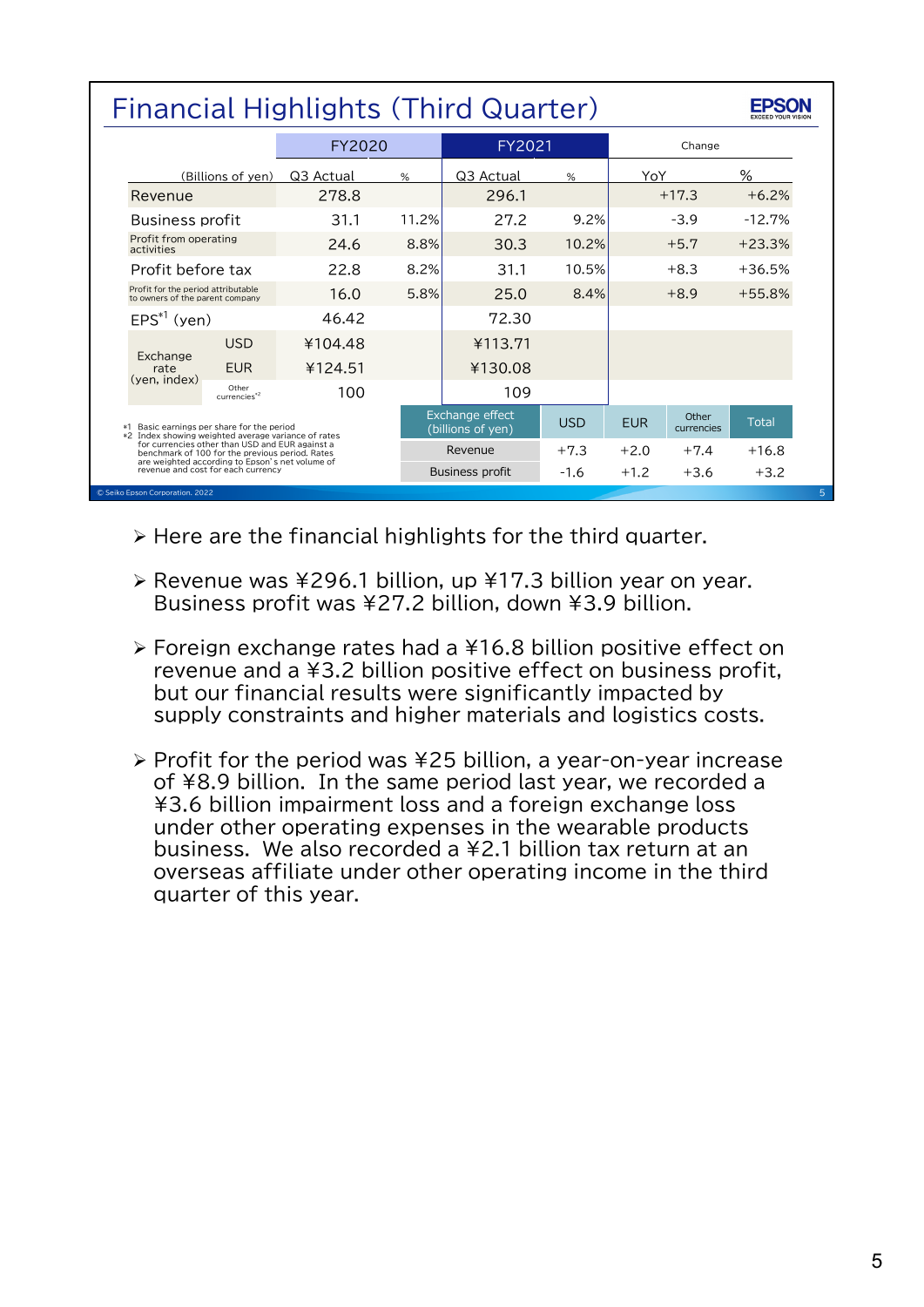

- $\triangleright$  These are the financial results in printing solutions.
- $\triangleright$  Revenue was ¥205.3 billion, up ¥10 billion from the same period last year.
- ▶ Segment profit was ¥30.8 billion, down ¥9.3 billion.
- $\geq$  In office and home printing, which is in the same segment, supplies were constrained by parts shortages and logistics disruptions, yet SIDM printer revenue was flat year-on-year while office and home printer revenue rose.
- $\triangleright$  As shown in the graph on the left, unit sales for office and home inkjet printers were down 8% from the same period last year, due to supply constraints even though the demand is strong. However, revenue increased because we implemented pricing measures based on the supply and demand balance.
- $\triangleright$  Sales of ink cartridge printers decreased year on year. High-capacity ink tank printer unit volume was flat year on year, but in developed economies our advertising and publicity campaigns paid off in expanded sales.
- $\triangleright$  Ink revenue, as shown in the middle graph, was only slightly lower than in the same period last year, when demand was very strong, indicating sustained at-home print demand.
- $\triangleright$  While ink cartridge revenue declined, revenue in the priority areas of high-capacity ink tank printer and office shared printer ink increased.
- $\geq$  Office shared inkjet printer revenue increased amid constrained supply in hardware. Ink consumption increased in conjunction with an increase in the number of machines in the field as well as a return of workers to offices, and total office shared inkjet revenue solidly rose, as seen in the graph on the right.
- $\geq$  These factors combined to boost office and home printing revenue by ¥5.4 billion compared to the same period last year, but profit decreased by ¥7.7 billion due to soaring materials and logistics costs and a decrease in ink cartridges.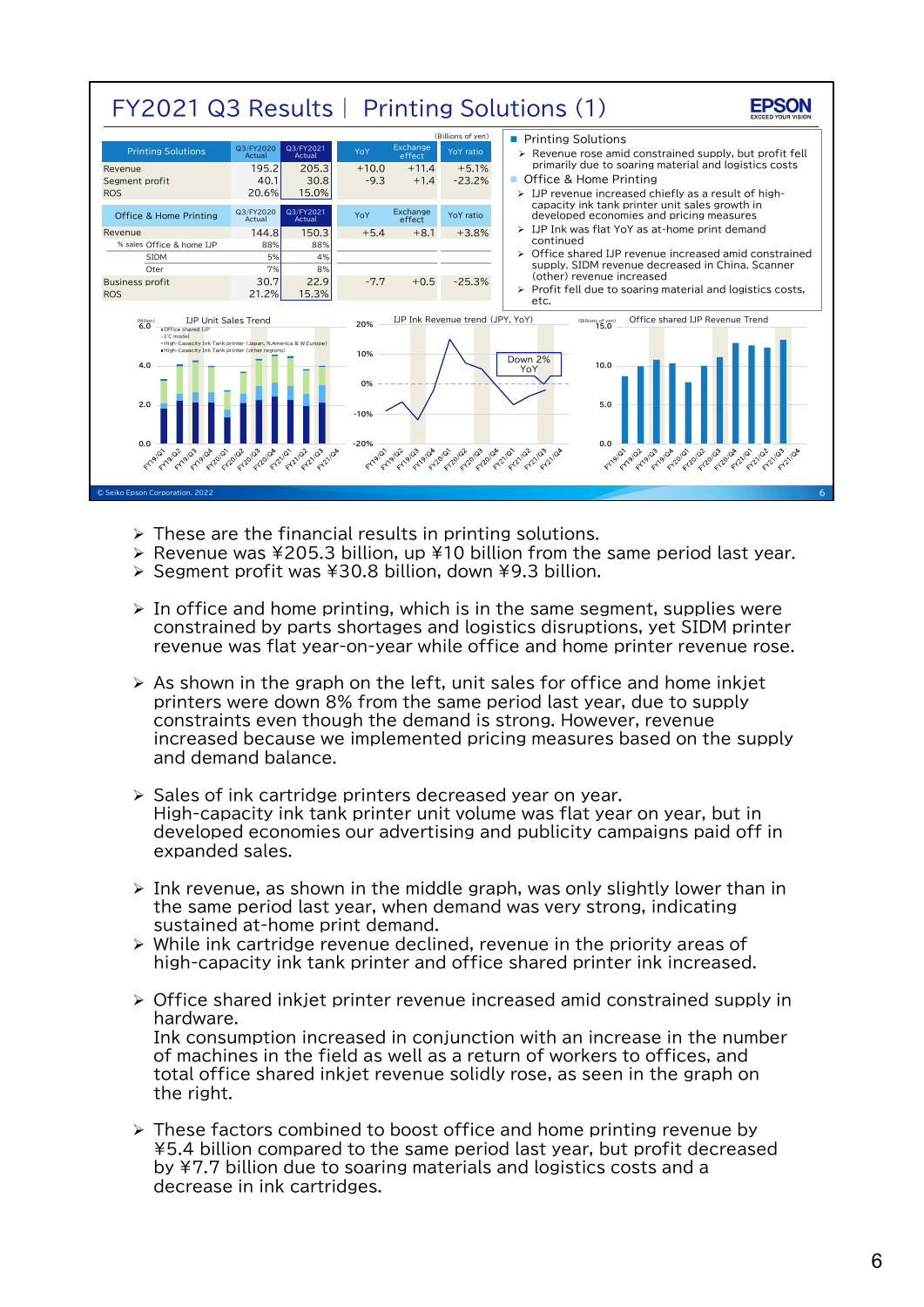

- $\geq$  Commercial and industrial printing revenue was ¥55 billion. up ¥4.5 billion year on year, but business profit was ¥7.9 billion, down ¥1.5 billion. The decreased profit was due primarily to soaring materials costs and increased use of air transport, which increased our logistics costs.
- $\geq$  Sales of finished products in the commercial and industrial IJP business were supply-constrained, yet a stronger product lineup paid dividends in steady growth, particularly in the growth areas of signage, textile, and label printers, as shown in the graph on the left.
- $\geq$  As shown in the middle graph, printhead sales increased in China and Japan.
- $\geq$  Small printer demand is recovering in the retail and food service industries, but revenue growth was limited by supply constraints.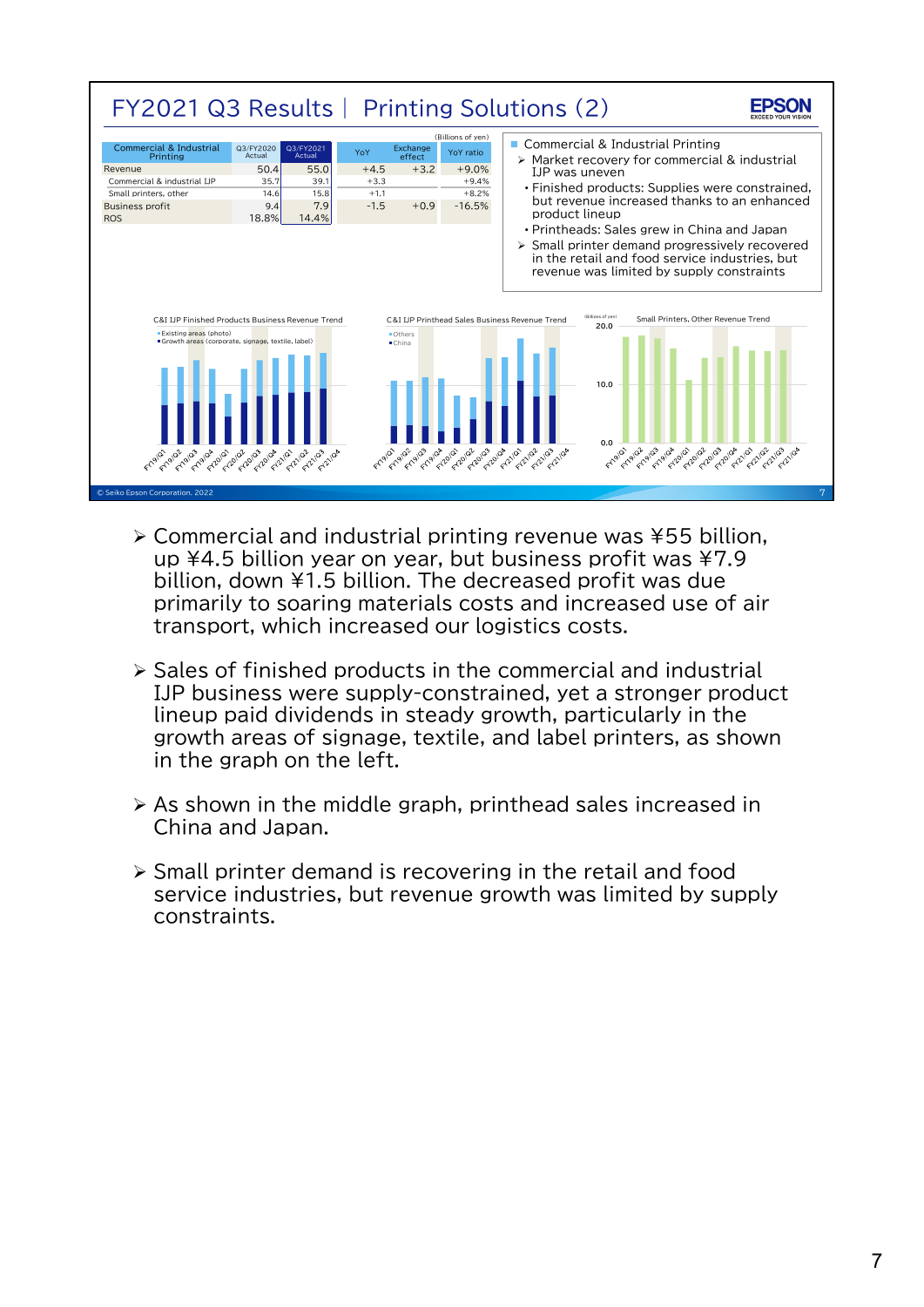| FY2021 Q3 Results                                                                                                                                                           |                                            |                                                |                                        | <b>Visual Communications</b>                           | Manufacturing-related & Wearables                                                                                                                                                                                                                                          |                                                                                                                                                                                                                  |
|-----------------------------------------------------------------------------------------------------------------------------------------------------------------------------|--------------------------------------------|------------------------------------------------|----------------------------------------|--------------------------------------------------------|----------------------------------------------------------------------------------------------------------------------------------------------------------------------------------------------------------------------------------------------------------------------------|------------------------------------------------------------------------------------------------------------------------------------------------------------------------------------------------------------------|
| <b>Visual Communications</b><br>Revenue<br>Segment profit<br><b>ROS</b>                                                                                                     | Q3/FY2021<br>Actual<br>43.6<br>4.0<br>9.2% | YoY<br>$+2.9$<br>$+2.2$                        | Exchange<br>effect<br>$+3.1$<br>$+0.9$ | (Billions of yen)<br>YoY ratio<br>$+7.2%$<br>$+130.7%$ | Visual Communications<br>٠<br>$\triangleright$ Unit sales were limited by supply constraints, but<br>revenue increased due to an improved model mix and<br>pricing measures<br>$\triangleright$ Structural changes reduced costs to significantly<br>improve profitability |                                                                                                                                                                                                                  |
| ◆Projector sales trends <sup>*1</sup> 03/FY2020<br>Revenue(JPY)<br>Revenue(LC)<br>Q'tv<br>*1 The indicators in sales trends are based on values tracked internally by Epson | Actual<br>$-13%$<br>$-12%$<br>$-20%$       | Q3/FY2021<br>Actual<br>$+6%$<br>$-2%$<br>$-5%$ |                                        |                                                        | (Billions of yen)                                                                                                                                                                                                                                                          | Manufacturing-Related & Wearables<br>ш<br>$\triangleright$ Strong revenue and profit growth in microdevices,<br>other<br>• Manufacturing solutions: Sales of robots used in<br>automotive applications increased |
| Manufacturing-related &<br>Wearables                                                                                                                                        | Q3/FY2020<br>Actual                        | Q3/FY2021<br>Actual                            | YoY                                    | Exchange<br>effect                                     | YoY ratio                                                                                                                                                                                                                                                                  | . Wearable products: Revenue increased mainly due to a<br>recovery in high-end watches and movements                                                                                                             |
| Revenue                                                                                                                                                                     | 43.2                                       | 47.4                                           | $+4.1$                                 | $+2.2$                                                 | $+9.5%$                                                                                                                                                                                                                                                                    | • Microdevices, other: Quartz crystal devices and                                                                                                                                                                |
| Manufacturing Solutions*2                                                                                                                                                   | 6.9                                        | 6.5                                            | $-0.3$                                 |                                                        | $-5.7%$                                                                                                                                                                                                                                                                    | superfine alloy powder revenue increased                                                                                                                                                                         |
| <b>Wearable Products</b>                                                                                                                                                    | 7.9                                        | 9.1                                            | $+1.2$                                 |                                                        | $+15.3%$                                                                                                                                                                                                                                                                   | (Billions of yen)                                                                                                                                                                                                |
| Microdevices, Other                                                                                                                                                         | 25.3                                       | 27.5                                           | $+2.1$                                 |                                                        | $+8.7%$                                                                                                                                                                                                                                                                    | Manufacturing Solutions Business Revenue Trend<br>10.0                                                                                                                                                           |
| PC                                                                                                                                                                          | 3.7                                        | 4.9                                            | $+1.1$                                 |                                                        | $+31.7%$                                                                                                                                                                                                                                                                   | <b>■IC Handler</b><br>Robots, others                                                                                                                                                                             |
| Inter-segment revenue                                                                                                                                                       | $-0.6$                                     | $-0.8$                                         | $-0.1$                                 |                                                        |                                                                                                                                                                                                                                                                            |                                                                                                                                                                                                                  |
| Segment profit                                                                                                                                                              | 1.8                                        | 6.1                                            | $+4.2$                                 | $+0.8$                                                 | $+225.2%$                                                                                                                                                                                                                                                                  |                                                                                                                                                                                                                  |
| <b>ROS</b>                                                                                                                                                                  | 4.3%                                       | 12.9%                                          |                                        |                                                        |                                                                                                                                                                                                                                                                            |                                                                                                                                                                                                                  |
| *2 IC Handler business transferred in Apr 2021                                                                                                                              |                                            |                                                |                                        |                                                        |                                                                                                                                                                                                                                                                            | 5.0<br>0.0                                                                                                                                                                                                       |
|                                                                                                                                                                             |                                            |                                                |                                        |                                                        |                                                                                                                                                                                                                                                                            | Frojok<br>od or a range of a lat<br>Graigh<br>A19103<br>Frich<br>FRIGA<br>Frojos<br>Falloz                                                                                                                       |
| C Seiko Epson Corporation. 2022                                                                                                                                             |                                            |                                                |                                        |                                                        |                                                                                                                                                                                                                                                                            | 8                                                                                                                                                                                                                |

- Revenue in visual communications was ¥43.6 billion, up ¥2.9 billion. Segment profit was ¥4.0 billion, up ¥2.2 billion.
- $\triangleright$  There was demand for education and home projectors in Europe and the Americas, but unit sales were down 5% compared to the same period last year because of constrained supply.
- Meanwhile, revenue increased due to an improved model mix and pricing measures.
- $\triangleright$  Profitability sharply improved due to ongoing restructuring and cost containment.
- In manufacturing related & wearables, revenue was ¥47.4 billion, up ¥4.1 billion. Segment profit was ¥6.1 billion, up ¥4.2 billion.
- Manufacturing solutions includes revenue decrease due to the transfer of the IC handler business. Robot sales increased particularly for automotive applications in Europe and the Americas.
- $\triangleright$  In China, the leading robot market, sales increased in the first quarter as we captured recovering demand. However, third quarter sales were flat year-on-year as customers adjusted orders due to difficulties in procuring parts.
- Wearable products revenue increased, as the market for highend watches and movements progressively recovered compared to the same period last year, when demand plummeted due to the pandemic.
- $\triangleright$  Profitability sharply improved due to restructuring, which enabled us to contain costs.
- Microdevices and others revenue increased on robust demand. <sup>8</sup>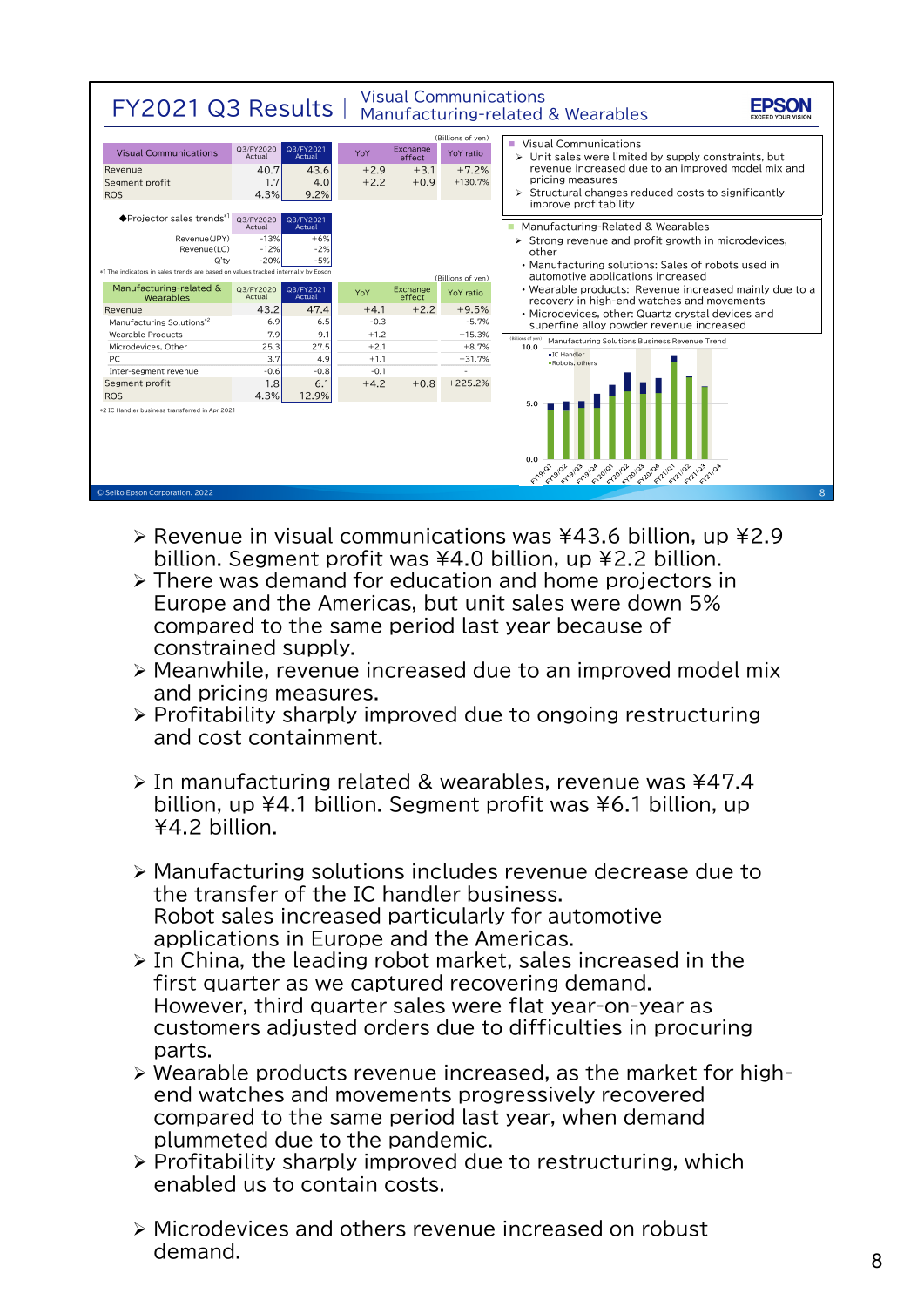

- The selling, general and administrative expenses trend was as shown here.
- ▶ SG&A expenses increased year on year chiefly because we spent on advertising to boost recognition of high-capacity ink tank printers with an eye on next fiscal year and beyond, but we are continuing to increase spending efficiency.
- Expenses in the Other category increased, primarily as a result of higher transportation expenses.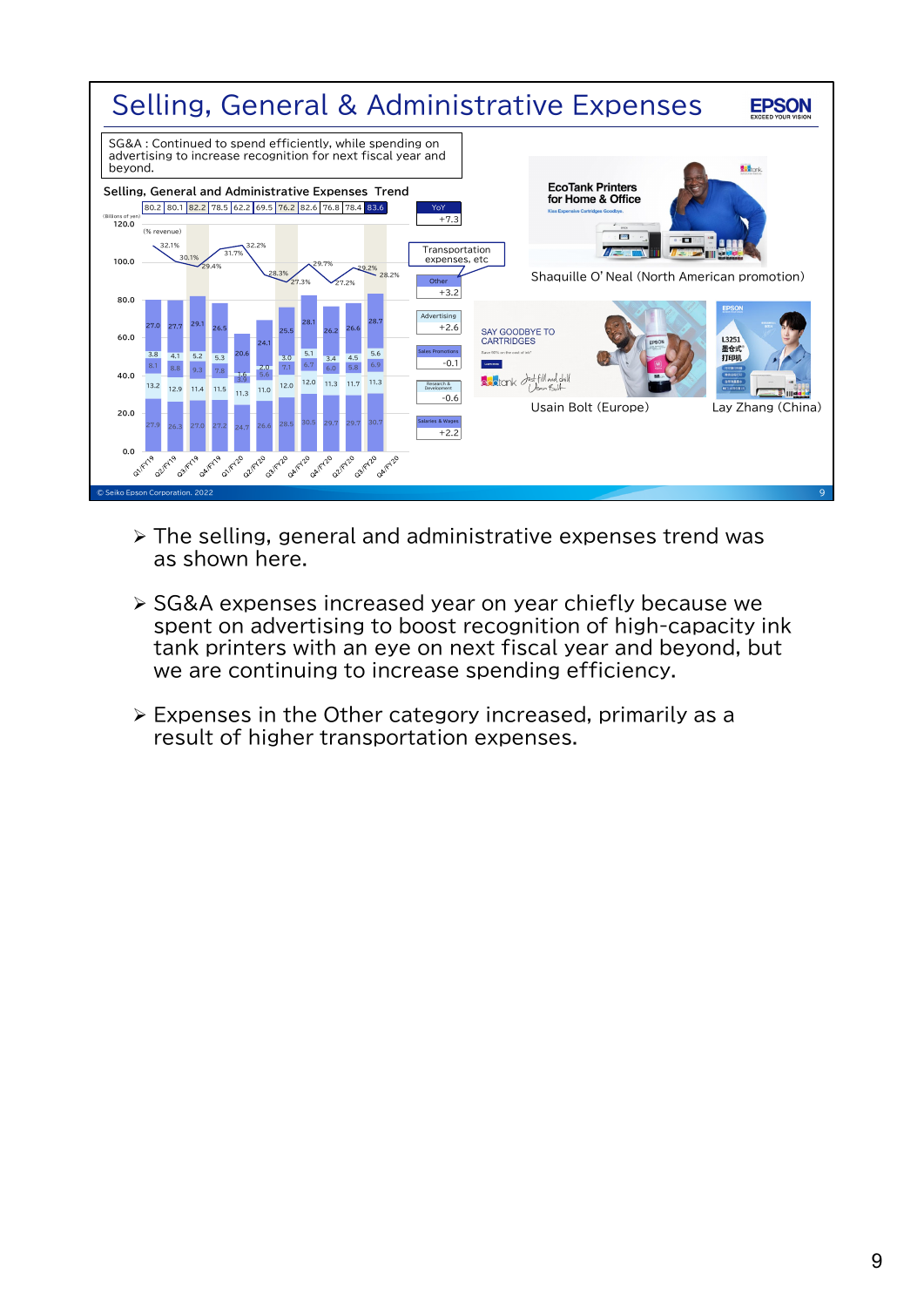

- $\triangleright$  This slide shows a cause analysis of change in business profit.
- $\geq$  Sales volume changes negatively affected profit. Commercial & industrial IJP and office shared printer sales expanded and watch sales rebounded. However, these positives were outweighed by declining sales of office and home IJP ink, in addition to a sales decline from continued supply constraints affecting SIDM printers and projectors.
- $\triangleright$  Price changes positively affected profit for most products, as we continued pricing measures according to supply and demand balance.
- Cost changes and other factors negatively affected business profit because of soaring materials and logistics costs.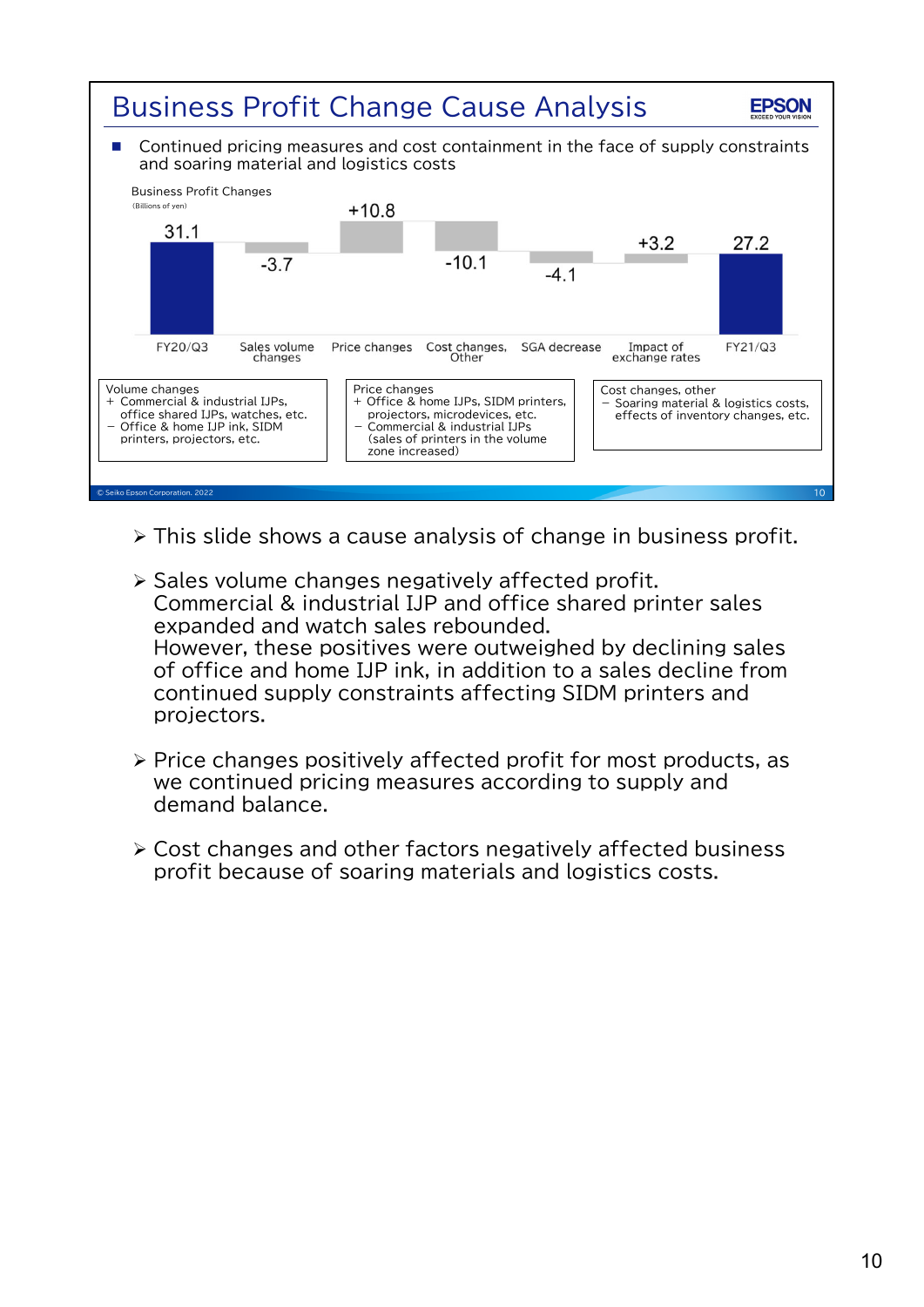

- $\triangleright$  Next, let's look at some of the major items on the statements of financial position.
- Total assets were ¥1,203.8 billion, up ¥42.5 billion compared to the end of the last fiscal year.
- Inventories were ¥287.1 billion, up ¥30.7 billion, and turnover by days was 93 days, primarily due to an increase in work-in-process resulting from parts procurement issues and logistics disruptions.
- Interest-bearing liabilities were ¥242.7 billion, a decrease of ¥23.1 billion.
- $\geq$  Equity attributable to owners of the parent company was ¥608.5 billion, up ¥57.6 billion from the end of the previous fiscal year.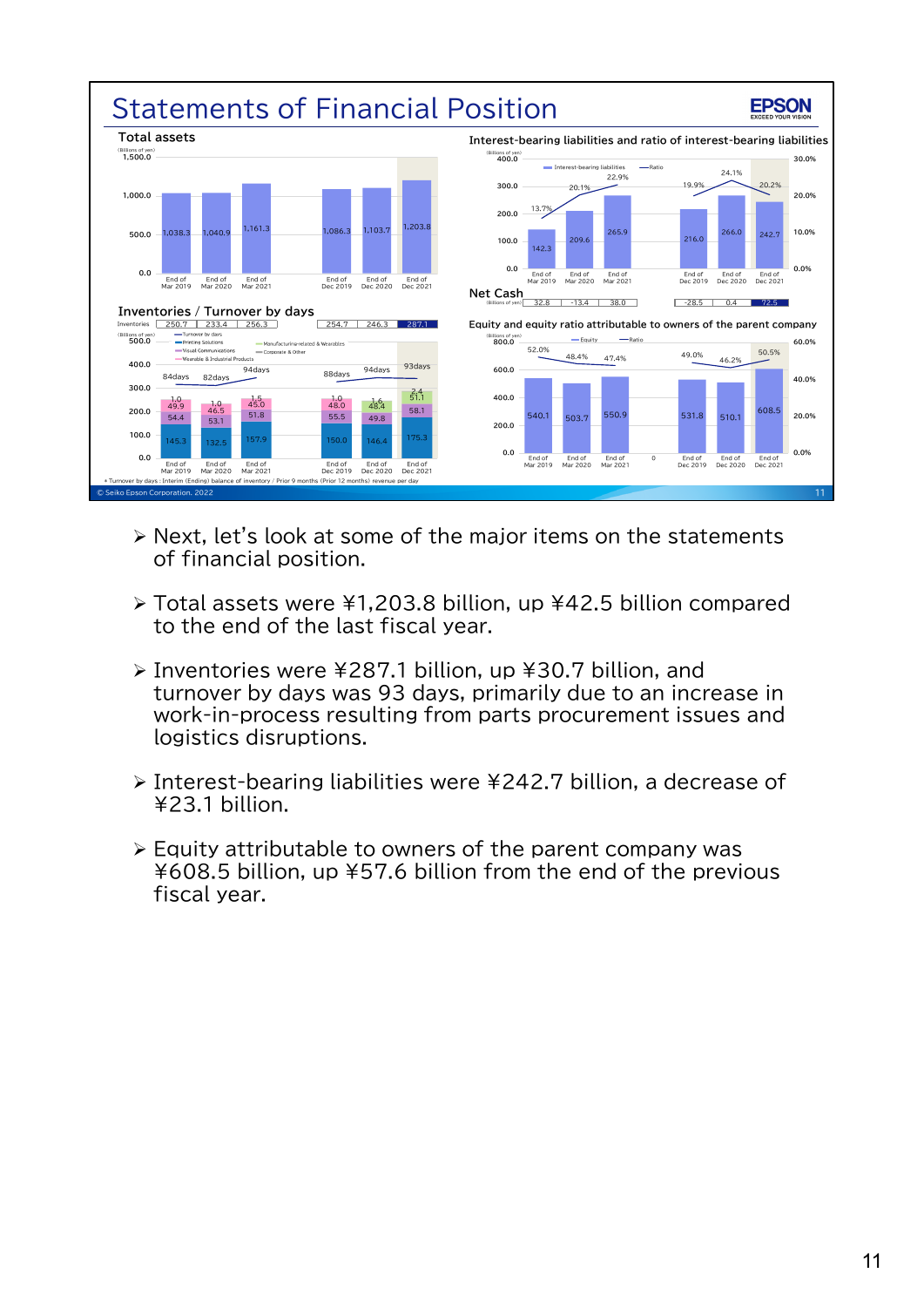**EPSON Third-Quarter Financial Results** 

# **FY2021 Full-Year Financial Outlook**

**Shareholder Returns** 

**Summary** 

■ Initiatives for Greater Corporate Value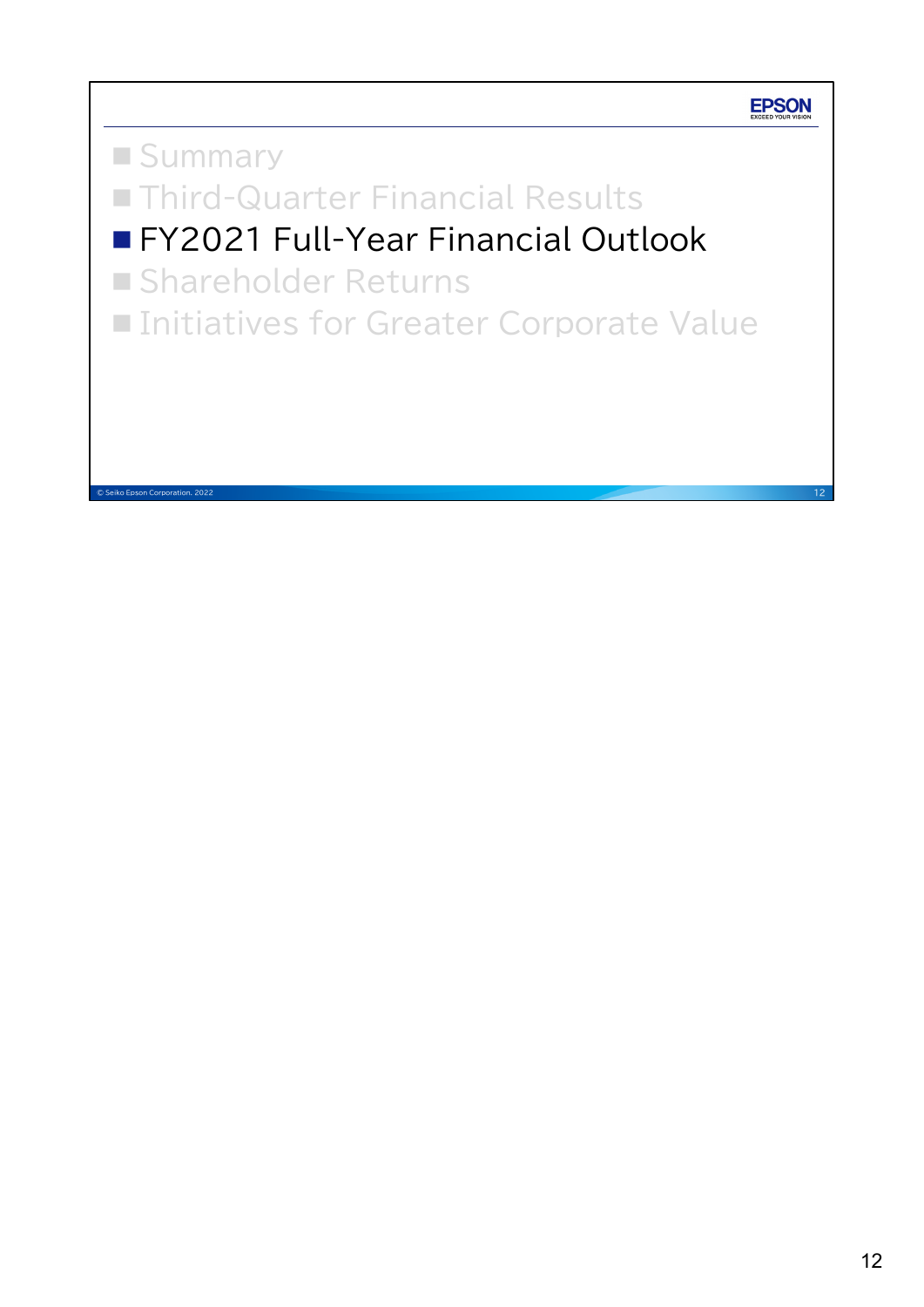|                                                                                                                                                          | <b>FY2021 Financial Outlook</b>                                                                                                                                                                                      |                              |      |                      |        |                                         |                  |                                   |                                  |  |  |  |  |  |
|----------------------------------------------------------------------------------------------------------------------------------------------------------|----------------------------------------------------------------------------------------------------------------------------------------------------------------------------------------------------------------------|------------------------------|------|----------------------|--------|-----------------------------------------|------------------|-----------------------------------|----------------------------------|--|--|--|--|--|
|                                                                                                                                                          |                                                                                                                                                                                                                      | FY2020                       |      |                      | FY2021 |                                         |                  | Change                            |                                  |  |  |  |  |  |
|                                                                                                                                                          | (Billions of yen)                                                                                                                                                                                                    | Actual                       | %    | 10/29<br>Outlook     | %      | 1/28<br>%<br>YoY<br>Outlook             |                  | Vs.<br>10/29 outlook              |                                  |  |  |  |  |  |
| Revenue                                                                                                                                                  |                                                                                                                                                                                                                      | 995.9                        |      | 1,130.0              |        | 1,130.0                                 |                  | $+134.0$<br>$+13.5%$              | $\qquad \qquad -$                |  |  |  |  |  |
| <b>Business profit</b>                                                                                                                                   |                                                                                                                                                                                                                      |                              | 6.2% | 80.0                 | 7.1%   | 85.0                                    | 7.5%             | $+23.3$<br>$+37.9%$               | $+5.0$<br>$+6.3%$                |  |  |  |  |  |
|                                                                                                                                                          | Profit from operating activities                                                                                                                                                                                     |                              | 4.8% | 75.0                 |        | 84.0<br>6.6%                            |                  | $+36.3$<br>7.4%<br>$+76.3%$       | $+9.0$<br>$+12.0%$               |  |  |  |  |  |
| Profit before tax                                                                                                                                        |                                                                                                                                                                                                                      |                              | 4.5% | 72.0                 | 6.4%   | 83.0                                    | 7.3%             | $+38.0$<br>$+84.7%$               | $+11.0$<br>$+15.3%$              |  |  |  |  |  |
| Profit for the year attributable to<br>owners of the parent company                                                                                      | 30.9                                                                                                                                                                                                                 |                              | 3.1% | 52.0                 |        | 4.6%<br>63.0<br>5.6%                    |                  | $+32.0$<br>$+103.7%$              | $+11.0$<br>$+21.2%$              |  |  |  |  |  |
| $EPS^{\ast 1}$ (yen)                                                                                                                                     |                                                                                                                                                                                                                      | 89.38                        |      | 150.28               |        | 182.07                                  |                  |                                   |                                  |  |  |  |  |  |
| Exchange                                                                                                                                                 | <b>USD</b>                                                                                                                                                                                                           | ¥106.01                      |      | ¥111.00              |        | ¥112.00                                 |                  |                                   |                                  |  |  |  |  |  |
| rate<br>(yen. index)                                                                                                                                     | <b>EUR</b>                                                                                                                                                                                                           | ¥123.67                      |      | ¥130.00              |        | ¥130.00                                 |                  |                                   |                                  |  |  |  |  |  |
|                                                                                                                                                          | Other<br>currencies <sup>*2</sup>                                                                                                                                                                                    | 100                          |      | 108                  |        | 109                                     |                  |                                   |                                  |  |  |  |  |  |
|                                                                                                                                                          | *1 Basic earnings per share for the year<br>*2 Index showing weighted average variance of rates for<br>currencies other than USD and EUR against a<br>Exchange rate<br>benchmark of 100 for the previous fiscal year |                              |      |                      |        | Exchange<br><b>USD</b><br>sensitivity 3 |                  | Other<br><b>EUR</b><br>currencies | Total exchange<br>effect outlook |  |  |  |  |  |
| Rates are weighted according to Epson's net volume<br>of revenue and cost for each currency.<br>*3 Annual impact of a 1-yen increase in the value of the |                                                                                                                                                                                                                      | assumptions<br>from Q4 (yen) |      | <b>EUR</b><br>130.00 |        | Revenue                                 | $-3.0$<br>$-1.4$ | $-3.0$                            | $+54.0$                          |  |  |  |  |  |
| ven versus the USD & EUR (in billions of ven)<br>Annual impact of a 1% increase in the value of the ven<br>versus other currencies (in billions of yen)  |                                                                                                                                                                                                                      |                              |      |                      |        | <b>Business profit</b><br>$+0.7$        |                  | $-1.3$<br>$-0.9$                  | $+15.0$                          |  |  |  |  |  |
| C Seiko Epson Corporation. 2022                                                                                                                          |                                                                                                                                                                                                                      |                              |      |                      |        |                                         |                  |                                   |                                  |  |  |  |  |  |

Next, I will explain our full-year financial outlook.

- We are reiterating our previous revenue outlook of ¥1,130 billion, but we are raising the business profit outlook by ¥5 billion, to ¥85 billion. We expect profit for the period to come in at ¥63 billion.
- $\geq$  Compared to the previous fiscal year, foreign exchange rates are expected to have an approximately ¥54 billion positive effect on revenue and a ¥15 billion positive effect on business profit due to yen depreciation.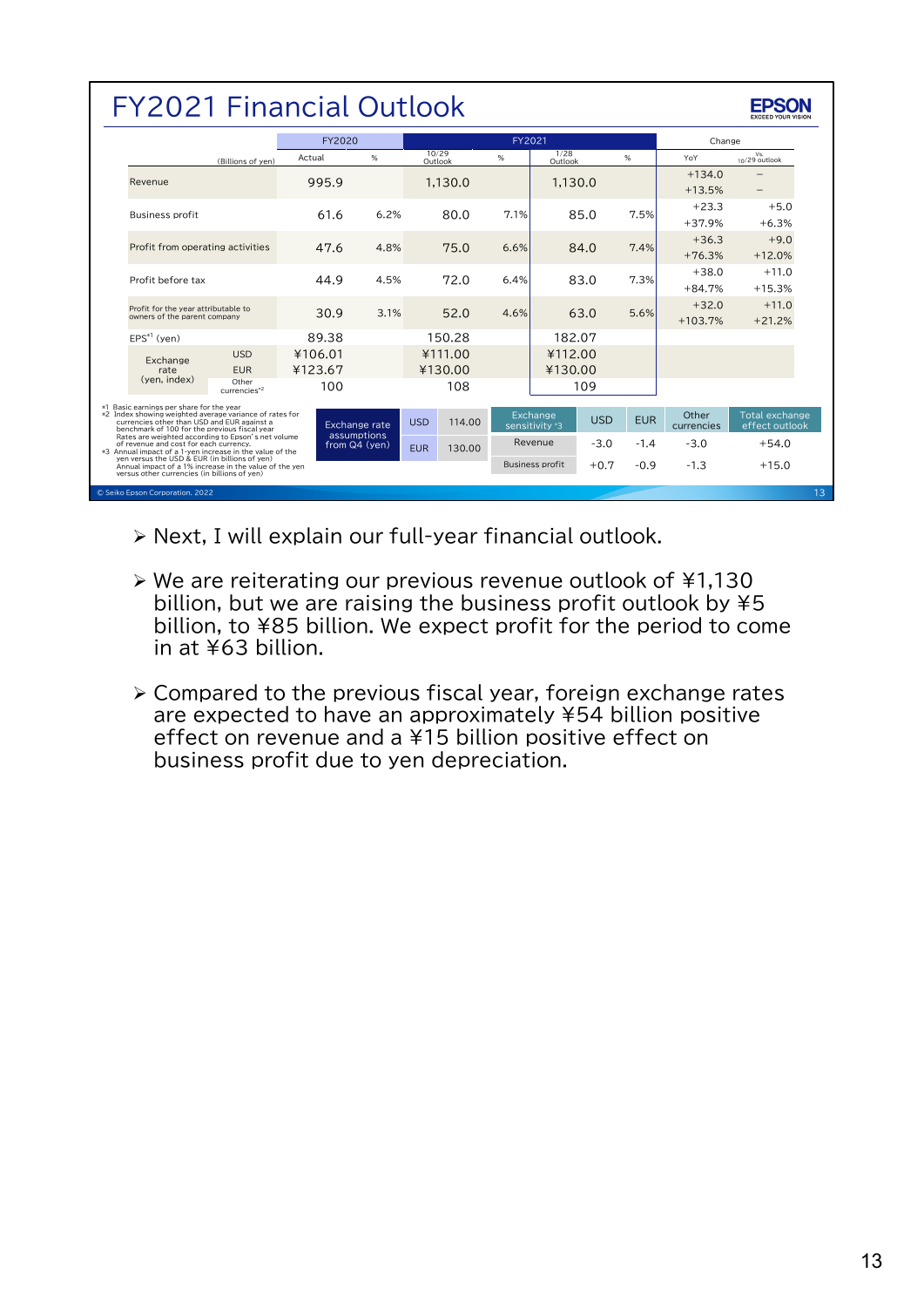#### Changes in Assumptions for the Full-Year Financial Outlook **EPSON**

- Q3 results exceeded the internal plan, but risks associated with changes in the business environment were factored into the Q4 outlook
	- Production capacity not a problem, but semiconductor and other supply constraints to worsen
	- Logistics costs to further increase due to use of air transport and increased ocean freight costs

| <b>Businesses &amp; Business Segments</b><br>(Revised Amounts)                                                          | Changes in Assumptions Since the 10/29 Outlook                                                                                                                                                                                    |
|-------------------------------------------------------------------------------------------------------------------------|-----------------------------------------------------------------------------------------------------------------------------------------------------------------------------------------------------------------------------------|
| <b>Office &amp; Home Printing</b><br>Revenue $-\frac{2}{3}$ billion<br>Business profit $+44$ billion                    | . Supply constraints to worsen due to difficulty in procuring<br>materials for office & home IJPs and SIDM printers<br>$\cdot$ IJP selling prices to remain higher than originally planned<br>$\cdot$ Logistics costs to increase |
| <b>Commercial &amp; Industrial Printing</b><br>Revenue $-\frac{2}{3}$ billion<br>Business profit $-\frac{2}{3}$ billion | . Small printer and commercial and industrial IJP finished products<br>supply constraints to worsen<br>$\cdot$ Logistics costs to increase                                                                                        |
| <b>Visual Communications</b><br>Revenue $+44$ billion<br>Business profit $+43$ billion                                  | $\cdot$ Model mix to improve with changes in parts that can be procured<br>$\cdot$ Logistics costs to increase                                                                                                                    |
| <b>Manufacturing-Related &amp;</b><br>Wearables<br>Revenue $+42$ billion<br>Business profit $+42$ billion               | $\cdot$ Outlook reflects robust recent demand in robot market<br>$\cdot$ Demand to remain brisk for microdevices                                                                                                                  |
| C Seiko Epson Corporation. 2022                                                                                         |                                                                                                                                                                                                                                   |

- $\triangleright$  Now, let me explain the changes in our assumptions since the previous outlook of October 29th.
- $\geq$  In the third quarter, business profit exceeded the internal plan on which the previous outlook was based by about ¥7 billion, in part due to selling prices remaining high.
- $\geq$  In the current forecast, we lowered the fourth-quarter forecast by about ¥2 billion after cautiously factoring in risks including a further worsening of supply constraints due to semiconductor and other parts shortages, higher logistics costs resulting from air transport used mainly to deliver B2B orders and ocean freight cost increases, and other changes in the business environment.
- $\triangleright$  We lowered the revenue outlook in office and home printing on the assumption that supply will become further constrained in office and home inkjet and SIDM printers. We raised the business profit outlook despite the increase in logistics costs because we anticipate higher inkjet printer pricing.
- $\geq$  In commercial & industrial printing, we lowered both the revenue and business profit outlook because, in addition to higher logistics costs, we see supplies of small printers and commercial and industrial IJP finished products becoming more constrained.
- $\geq$  In visual communications, we forecast higher logistics costs, but we raised both the revenue and business profit outlook because of changes in the available parts generating an improved model mix.
- $\triangleright$  In manufacturing related & wearables, we raised both the revenue and business profit outlook after factoring in recent firm robot market conditions and sustained robust demand for microdevices.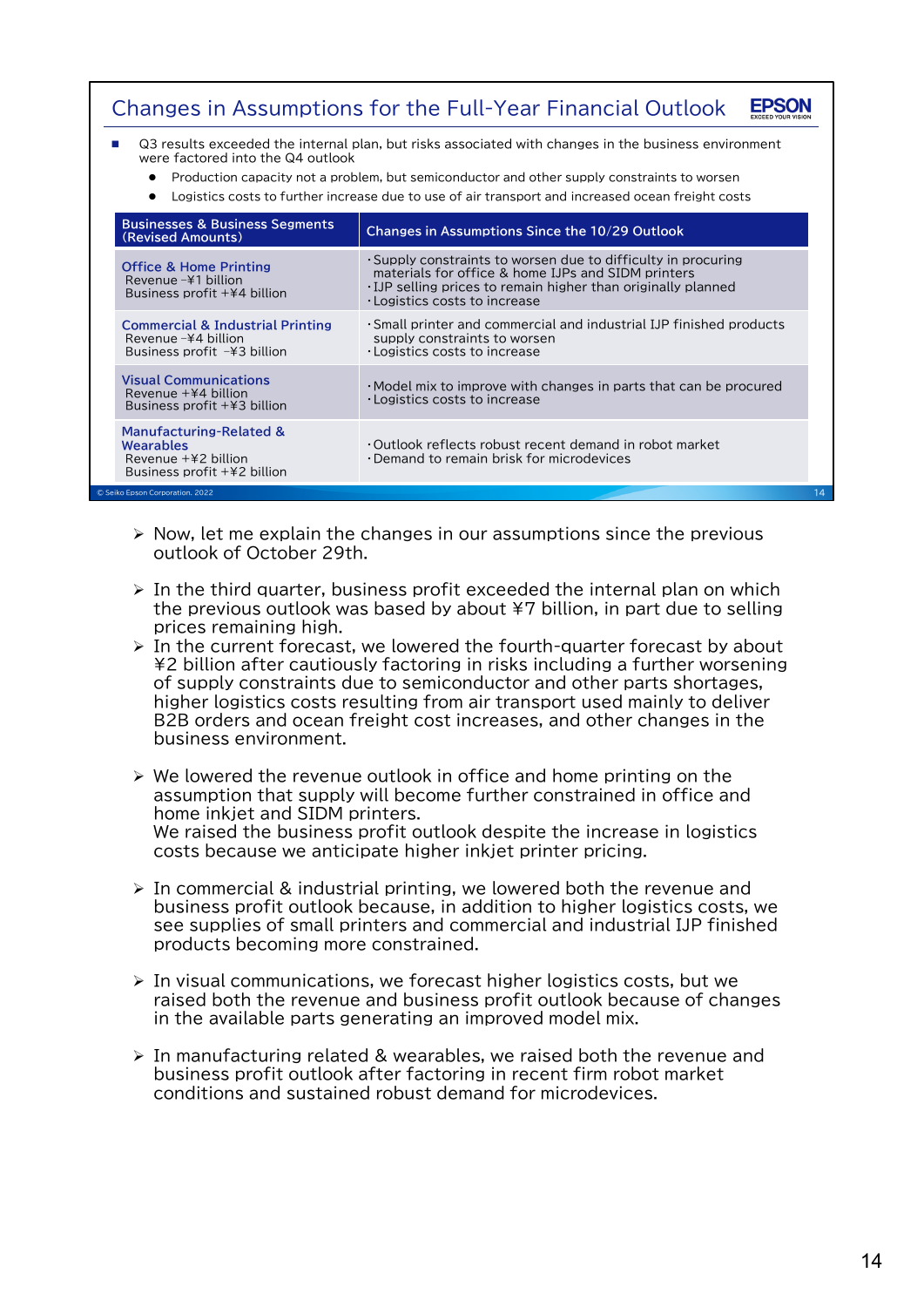

- $\triangleright$  Let's look at the factors that caused us to change the business profit outlook.
- Although demand remains strong, we expect supply constraints to worsen and unit sales to decrease.
- $\triangleright$  We estimate that logistics costs will increase by \44 billion, but we raised the business profit outlook by ¥5 billion due to the positive effects from pricing measures according to supply and demand, an improved model mix, cost containment in consideration of supply shortages, and foreign exchange rate impact.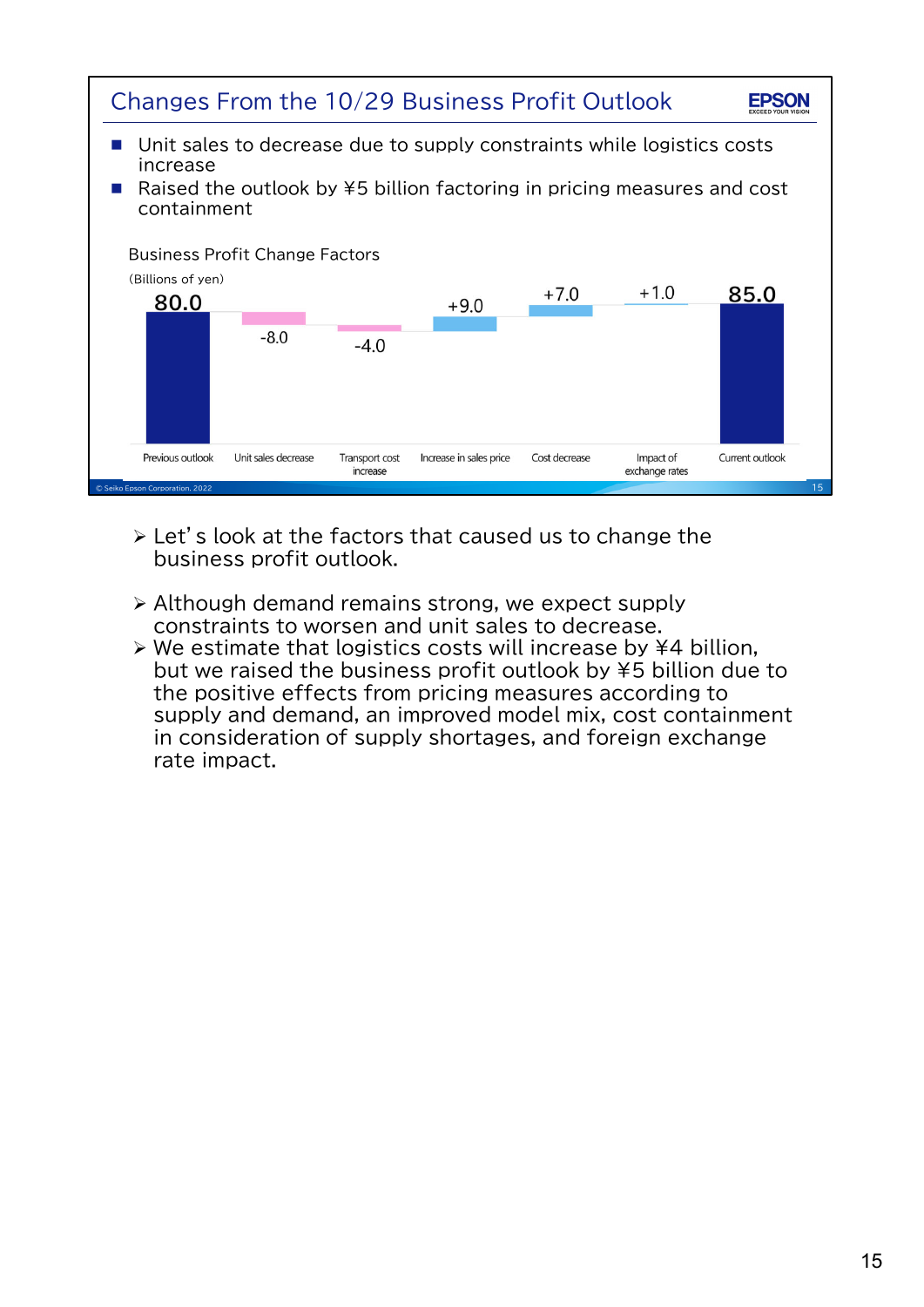|                                  | <b>FY2021 Financial Outlook   Printing Solutions</b> |                            |                           |        |                   |                     |                                                                                                |  |  |  |  |
|----------------------------------|------------------------------------------------------|----------------------------|---------------------------|--------|-------------------|---------------------|------------------------------------------------------------------------------------------------|--|--|--|--|
|                                  |                                                      |                            |                           |        |                   | (Bilions of yen)    | <b>Office &amp; Home Printing</b><br>ш                                                         |  |  |  |  |
| <b>Printing Solutions</b>        | FY2020<br>Actual                                     | FY2021<br>10/29<br>Outlook | FY2021<br>1/28<br>Outlook | YoY    | <b>YoY Ratio</b>  | vs 10/29<br>Outlook | • Supply constraints to worsen and logistics costs to                                          |  |  |  |  |
| Revenue                          | 691.1                                                | 787.0                      | 782.0                     |        | $+90.8$ $+13.1\%$ | $-5.0$              | increase since the previous outlook due to difficulty in                                       |  |  |  |  |
| Segment profit                   | 106.2                                                | 103.0                      | 104.0                     | $-2.2$ | $-2.1%$           | $+1.0$              | procuring materials for office & home IJPs and SIDM<br>printers                                |  |  |  |  |
| <b>ROS</b>                       | 15.4%                                                | 13.1%                      | 13.3%                     |        |                   |                     | • Continue pricing measures and cost containment                                               |  |  |  |  |
|                                  |                                                      |                            |                           |        |                   |                     |                                                                                                |  |  |  |  |
| Office & Home Printing           | FY2020<br>Actual                                     | FY2021<br>10/29<br>Outlook | FY2021<br>Outlook         | YoY    | <b>YoY Ratio</b>  | vs 10/29<br>Outlook | <b>Commercial &amp; Industrial Printing</b><br>a a                                             |  |  |  |  |
| Revenue                          | 511.7                                                | 570.0                      | 569.0                     |        | $+57.2$ $+11.2%$  | $-1.0$              | • Supply constraints to worsen and logistics costs to                                          |  |  |  |  |
| % sales Office & home IJP        | 86%                                                  | 88%                        | 88%                       |        |                   |                     | increase in small printer and finished products businesses                                     |  |  |  |  |
| <b>SIDM</b>                      | 5%                                                   | 5%                         | 5%                        |        |                   |                     | • Continue to invest in future growth                                                          |  |  |  |  |
| Oter                             | 9%                                                   | 7%                         | 7%                        |        |                   |                     |                                                                                                |  |  |  |  |
| <b>Business profit</b>           | $+82.5$                                              | $+68.0$                    | $+72.0$                   |        | $-10.5 -12.8%$    | $+4.0$              | * The indicators in sales trends are based on values tracked internally by Epson               |  |  |  |  |
| <b>ROS</b>                       | 16.1%                                                | 11.9%                      | 12.7%                     |        |                   |                     | <b>FY21</b><br><b>FY21</b><br><b>FY20</b><br>Office & Home IJP sales                           |  |  |  |  |
|                                  |                                                      |                            |                           |        |                   |                     | 10/29<br>1/28<br>trends*<br>Actual<br>Outlook<br>Outlook                                       |  |  |  |  |
| Commercial & Industrial Printing | FY2020<br>Actual                                     | FY2021<br>10/29<br>Outlook | FY2021<br>1/28<br>Outlook | YoY    | <b>YoY Ratio</b>  | vs 10/29<br>Outlook | $-2%$<br>$+15%$<br>$+12%$<br>YoY                                                               |  |  |  |  |
| Revenue                          | 179.5                                                | 217.0                      | 213.0                     |        | $+33.4$ $+18.7%$  | $-4.0$              | Hardware q'ty<br>15.4<br>17.7<br>17.2<br>Approx., million                                      |  |  |  |  |
| Commercial & industrial IJP      | 123.0                                                | 155.0                      | 153.0                     |        | $+29.9 +24.4%$    | $-2.0$              | High-capacity ink tank<br>10.4<br>12.4<br>12.0<br>printers                                     |  |  |  |  |
| Small printers, other            | 56.4                                                 | 62.0                       | 60.0                      | $+3.5$ | $+6.2%$           | $-2.0$              | SOHO/Home I/C model<br>5.0<br>4.9<br>4.6                                                       |  |  |  |  |
| <b>Business profit</b>           | 23.6                                                 | 35.0                       | 32.0                      |        | $+8.3 +35.0%$     | $-3.0$              | Office Shared IJP<br>0.3<br>0.3<br>0.3                                                         |  |  |  |  |
| <b>ROS</b>                       | 13.2%                                                | 16.1%                      | 15.0%                     |        |                   |                     | JPY<br>$+6%$<br>$-2%$<br>$-3%$<br>Ink revenue                                                  |  |  |  |  |
|                                  |                                                      |                            |                           |        |                   |                     | $+7%$<br>Local currency<br>$\overline{\phantom{0}}$                                            |  |  |  |  |
|                                  |                                                      |                            |                           |        |                   |                     | Office Shared IJP revenue<br>composition ratio within Office &<br>9%<br>11%<br>10%<br>Home IJP |  |  |  |  |
| C Seiko Epson Corporation. 2022  |                                                      |                            |                           |        |                   |                     | 16                                                                                             |  |  |  |  |

- > This slide shows the full-vear financial outlook for Printing Solutions.
- We lowered the segment revenue outlook to ¥782 billion, down ¥5 billion, but raised the segment profit outlook to ¥104 billion.
- $\geq$  In office & home printing, we lowered the revenue outlook to ¥569 billion, down ¥1 billion, but raised the business profit outlook by ¥4 billion to ¥72 billion because we will continue to take price measures and contain our costs in the face of supply constraints and increased logistics costs.
- $\triangleright$  We lowered the office and home inkiet printer hardware quantity forecast by 0.5 million units, but we still expect to sell 17.2 million units, an increase of 1.8 million units compared to last fiscal year. High-capacity ink models will make up the bulk of sales.
- $\triangleright$  Ink sales are expected to slightly decrease from the previous outlook because of a decrease in hardware sales.
- $\triangleright$  We lowered the commercial and industrial printing revenue outlook to ¥213 billion, down ¥4 billion, and lowered the business profit outlook to ¥32 billion, down ¥3 billion.
- $\triangleright$  In the small printer and commercial and industrial IJP finished product businesses, we factored into the outlook rising logistics costs associated with air transport and so forth in addition to more severe supply constraints. We will steadily spend to expand and enhance the commercial & industrial IJP product lineup and to drive future growth.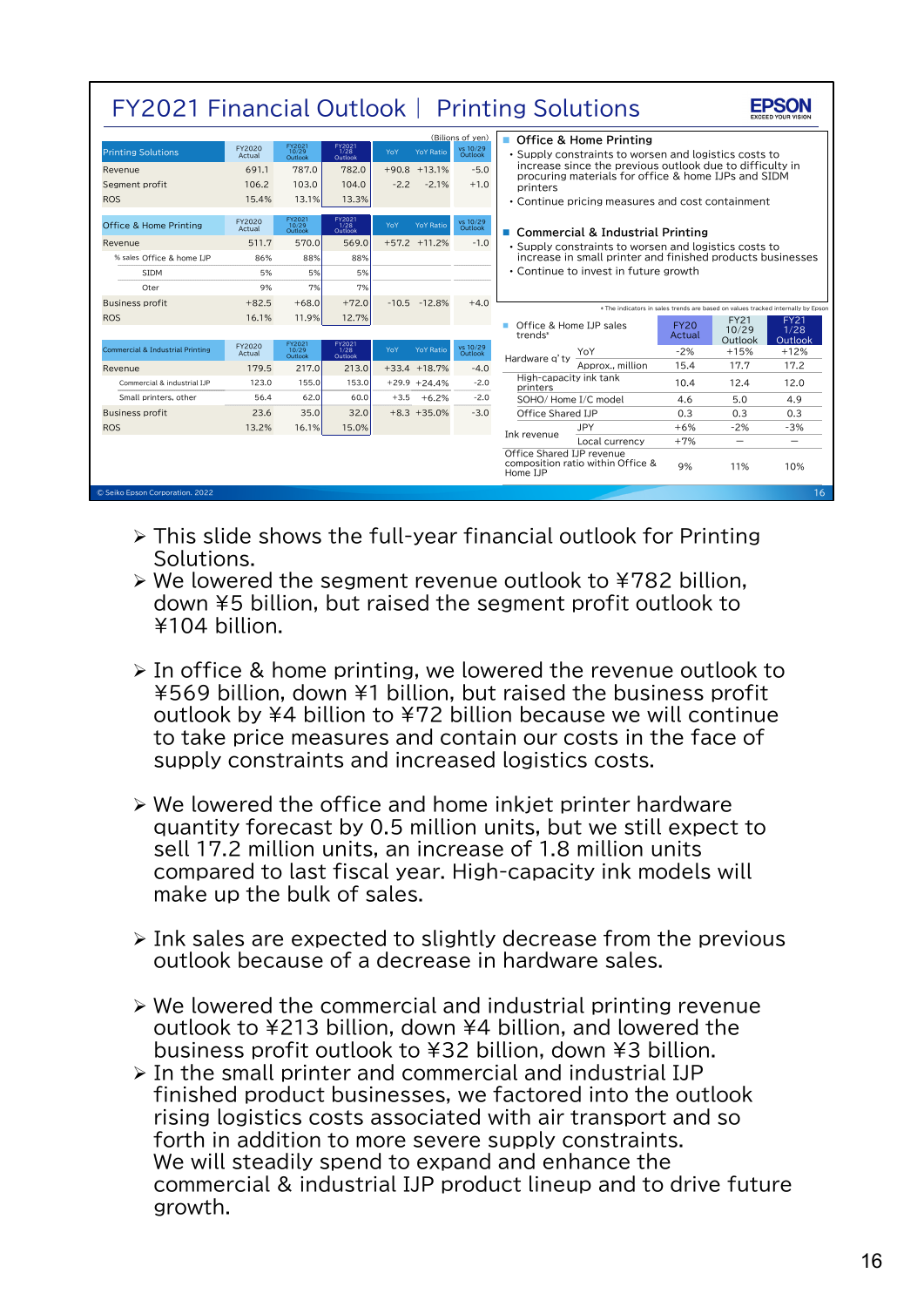|                                                                                   | <b>Visual Communications</b><br><b>FY2021 Financial Outlook  </b><br>Manufacturing-related & Wearables |                            |                           |         |                   |                     |                                                                                                    |  |  |  |  |  |  |  |  |  |
|-----------------------------------------------------------------------------------|--------------------------------------------------------------------------------------------------------|----------------------------|---------------------------|---------|-------------------|---------------------|----------------------------------------------------------------------------------------------------|--|--|--|--|--|--|--|--|--|
|                                                                                   |                                                                                                        |                            |                           |         |                   | (Bilions of yen)    |                                                                                                    |  |  |  |  |  |  |  |  |  |
| <b>Visual Communications</b>                                                      | FY2020<br>Actual                                                                                       | FY2021<br>10/29<br>Outlook | FY2021<br>1/28<br>Outlook | YoY     | YoY Ratio         | vs 10/29<br>Outlook | ■ Visual Communications<br>• Q3 results exceeded the previous outlook                              |  |  |  |  |  |  |  |  |  |
| Revenue                                                                           | 141.4                                                                                                  | 156.0                      | 160.0                     |         | $+18.5$ $+13.1\%$ | $+4.0$              |                                                                                                    |  |  |  |  |  |  |  |  |  |
| Segment profit                                                                    | 1.3                                                                                                    | 11.0                       | 14.0                      |         | $+12.6 +938.0%$   | $+3.0$              | • Q4 supply constraints to worsen and logistics<br>costs to rise on increased use of air transport |  |  |  |  |  |  |  |  |  |
| <b>ROS</b>                                                                        | 1.0%                                                                                                   | 7.1%                       | 8.8%                      |         |                   |                     | • Continue to contain costs and improve                                                            |  |  |  |  |  |  |  |  |  |
|                                                                                   |                                                                                                        |                            |                           |         |                   |                     | profitability                                                                                      |  |  |  |  |  |  |  |  |  |
| ◆Proiector Sales Trends*                                                          | FY2020<br>Actual                                                                                       | FY2021<br>10/29<br>Outlook | FY2021<br>1/28<br>Outlook |         |                   |                     |                                                                                                    |  |  |  |  |  |  |  |  |  |
| Hardware g'ty Aprrox, million                                                     | 1.7                                                                                                    | 1.7                        | 1.7                       |         |                   |                     |                                                                                                    |  |  |  |  |  |  |  |  |  |
| YoY                                                                               | $-30%$                                                                                                 | $+3%$                      | $+4%$                     |         |                   |                     |                                                                                                    |  |  |  |  |  |  |  |  |  |
| *1 The indicators in sales trends are based on values tracked internally by Epson |                                                                                                        |                            |                           |         |                   |                     |                                                                                                    |  |  |  |  |  |  |  |  |  |
|                                                                                   |                                                                                                        | FY2021                     |                           |         |                   | (Bilions of yen)    | ■ Manufacturing-related & Wearables                                                                |  |  |  |  |  |  |  |  |  |
| Manufacturing-related & Wearables                                                 | FY2020<br>Actual                                                                                       | 10/29<br>Outlook           | FY2021<br>1/28<br>Outlook | YoY     | <b>YoY Ratio</b>  | vs 10/29<br>Outlook | • Manufacturing solutions                                                                          |  |  |  |  |  |  |  |  |  |
| Revenue                                                                           | 165.4                                                                                                  | 188.0                      | 190.0                     |         | $+24.5$ $+14.8\%$ | $+2.0$              |                                                                                                    |  |  |  |  |  |  |  |  |  |
| Manufacturing Solutions*2                                                         | 28.6                                                                                                   | 27.0                       | 29.0                      | $+0.3$  | $+1.2%$           | $+2.0$              | Outlook reflects strong recent demand in robot<br>market                                           |  |  |  |  |  |  |  |  |  |
| <b>Wearable Products</b>                                                          | 28.1                                                                                                   | 33.0                       | 33.0                      | $+4.8$  | $+17.2%$          |                     | • Wearable products                                                                                |  |  |  |  |  |  |  |  |  |
| Microdevices, Other                                                               | 94.3                                                                                                   | 113.0                      | 113.0                     | $+18.6$ | $+19.7%$          |                     | Continue to improve profitability                                                                  |  |  |  |  |  |  |  |  |  |
| PC                                                                                | 16.5                                                                                                   | 18.0                       | 18.0                      | $+1.4$  | $+8.7%$           |                     |                                                                                                    |  |  |  |  |  |  |  |  |  |
| Inter-segment revenue                                                             | $-2.3$                                                                                                 | $-3.0$                     | $-3.0$                    | $-0.6$  |                   |                     | • Microdevices, other                                                                              |  |  |  |  |  |  |  |  |  |
| Segment profit                                                                    | 5.2                                                                                                    | 19.0                       | 21.0                      |         | $+15.7$ +297.6%   | $+2.0$              | Quartz crystal device and semiconductor sales<br>will be strong amid robust demand                 |  |  |  |  |  |  |  |  |  |
| <b>ROS</b>                                                                        | 3.2%                                                                                                   | 10.1%                      | 11.1%                     |         |                   |                     |                                                                                                    |  |  |  |  |  |  |  |  |  |
| *2 IC Handler business transferred in Apr 2021                                    |                                                                                                        |                            |                           |         |                   |                     |                                                                                                    |  |  |  |  |  |  |  |  |  |
|                                                                                   |                                                                                                        |                            |                           |         |                   |                     |                                                                                                    |  |  |  |  |  |  |  |  |  |
|                                                                                   |                                                                                                        |                            |                           |         |                   |                     |                                                                                                    |  |  |  |  |  |  |  |  |  |
| C Seiko Epson Corporation. 2022                                                   |                                                                                                        |                            |                           |         |                   |                     | 17                                                                                                 |  |  |  |  |  |  |  |  |  |
|                                                                                   |                                                                                                        |                            |                           |         |                   |                     |                                                                                                    |  |  |  |  |  |  |  |  |  |

- We raised the revenue outlook in visual communications to ¥160 billion, up ¥4 billion, and raised the segment profit outlook to ¥14.0 billion, up ¥3 billion.
- Third-quarter results exceeded the previous outlook but, in the fourth quarter, we expect supply constraints to worsen and logistics costs to increase chiefly due to the use of air transport to meet delivery commitments.
- $\geq$  In manufacturing related & wearables, we raised the revenue outlook to ¥190 billion, up ¥2 billion, and raised the segment profit outlook to ¥21 billion, up ¥2 billion.
- $\triangleright$  The manufacturing solutions outlook reflects recent firm demand in the robot market.
- $\triangleright$  In the microdevices, other category, we are seeing sustained robust demand for quartz crystal devices and semiconductors.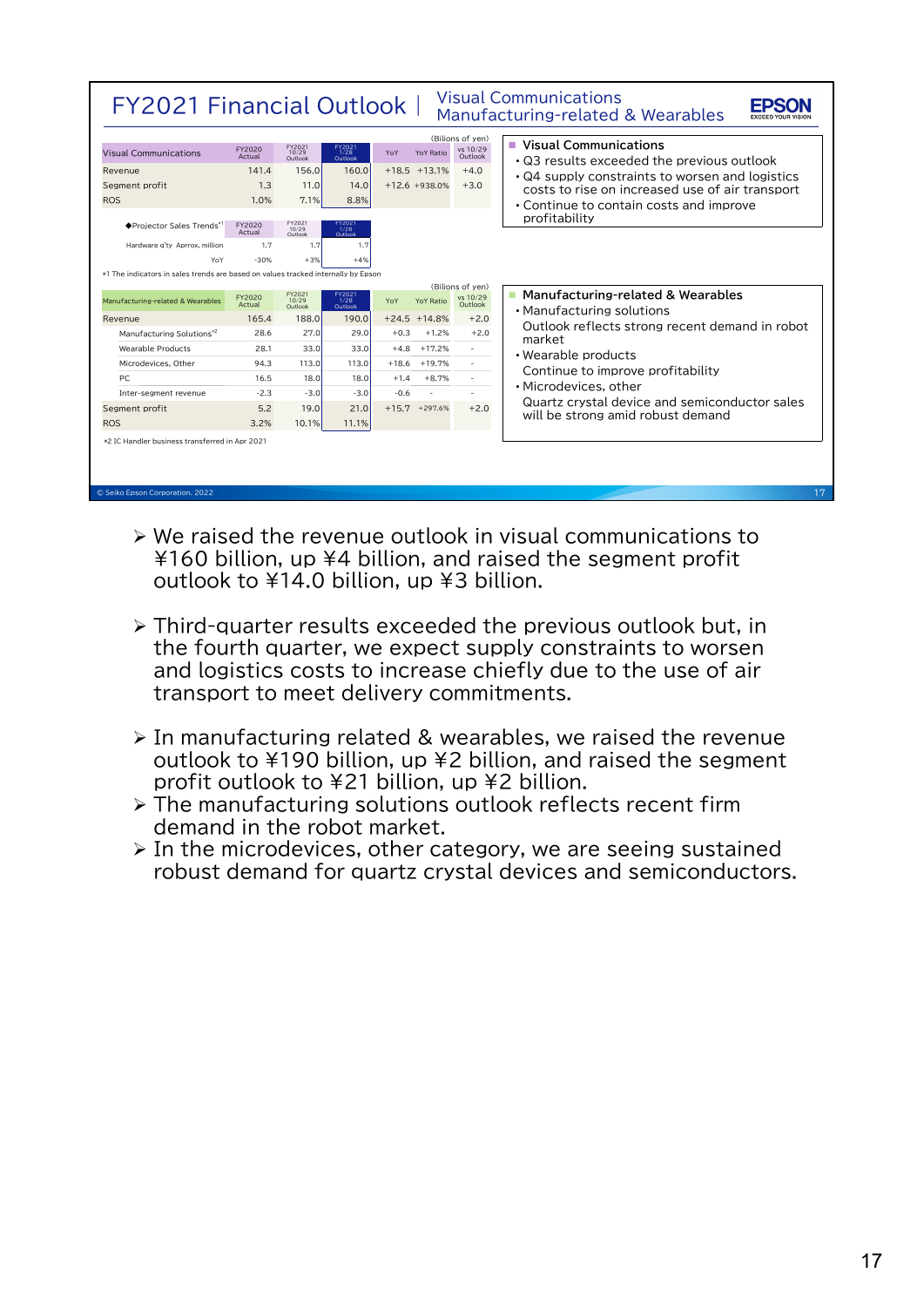

- $\triangleright$  The outlook for research and development costs has not changed from the previous outlook.
- The capital expenditure outlook was lowered to ¥52 billion, down ¥6 billion from the previous outlook, because of materials shortages that are causing equipment delivery delays and because of the rescheduling of investments.
- $\triangleright$  The depreciation and amortization outlook remains unchanged.
- We revised the forecasts for cash flows from operating activities and from investing activities and, as a result, now forecast ¥60 billion in free cash flows, up ¥5 billion from the previous outlook.
- $\triangleright$  The key performance indicators are as shown in the bottom right chart. The ROE forecast is 11%. We will continue to consider the cost of capital and manage operations with an emphasis on profitability.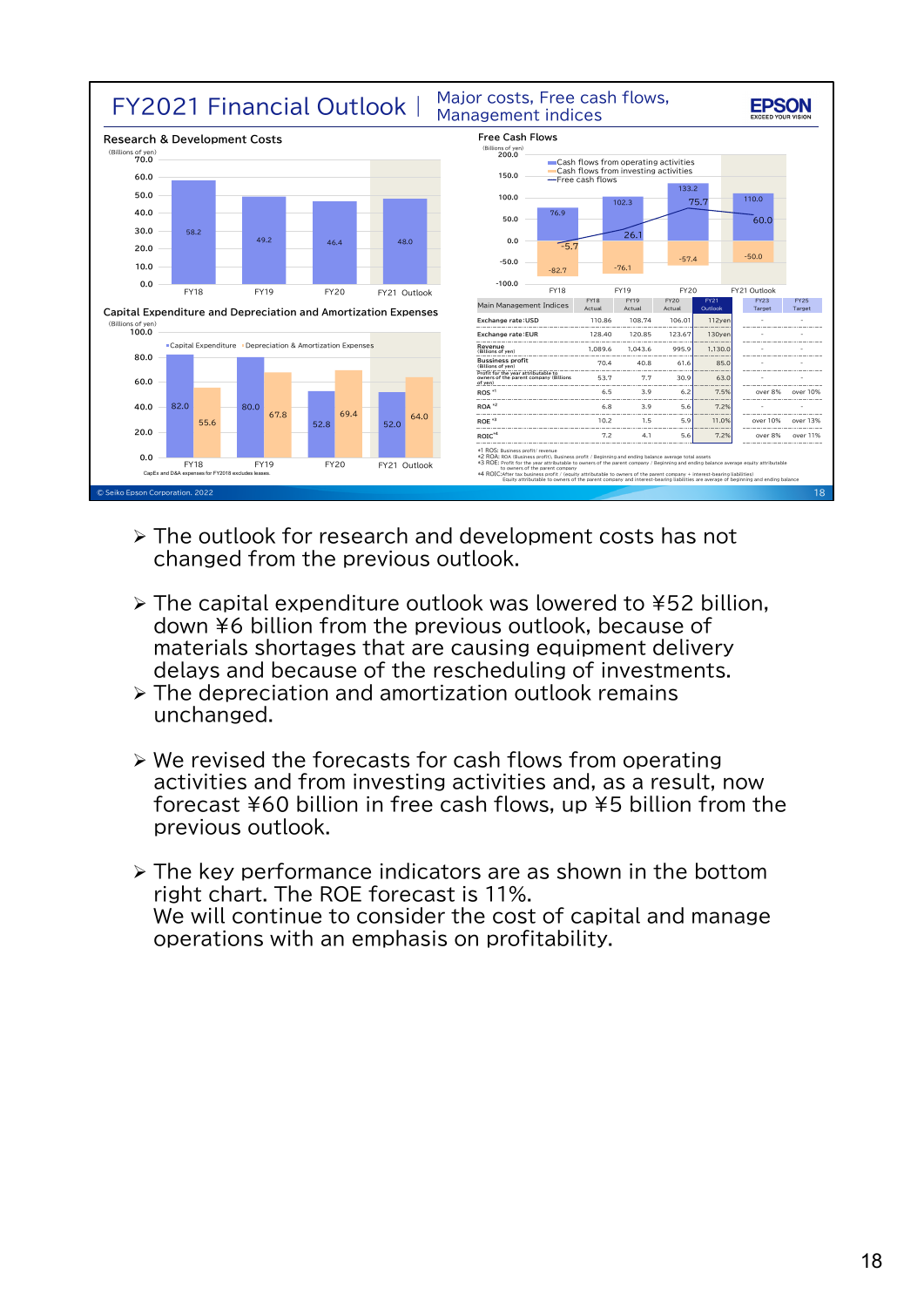**EPSON** 

**Summary Third-Quarter Financial Results FY2021 Full-Year Financial Outlook Shareholder Returns** ■ Initiatives for Greater Corporate Value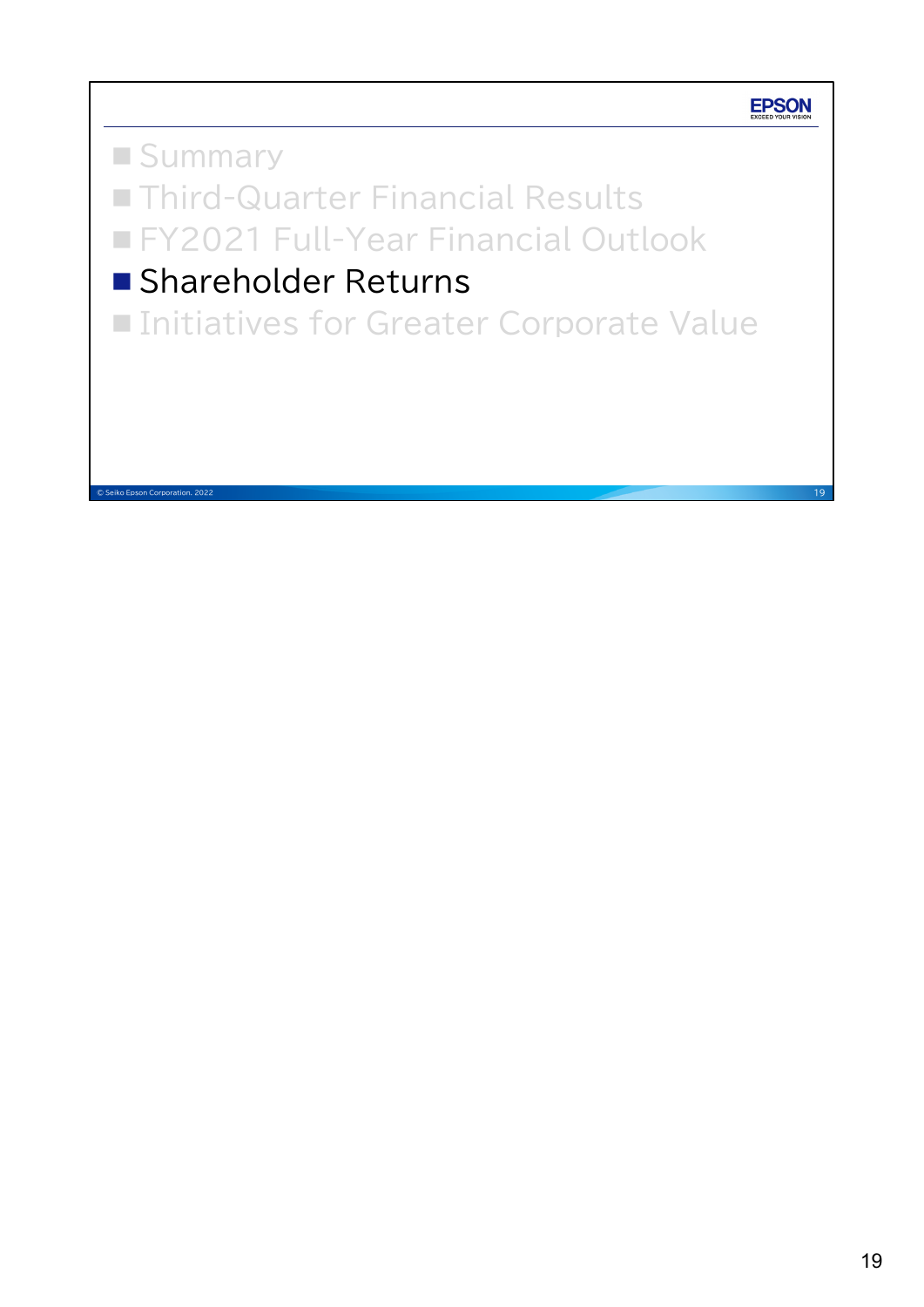

- The outlook for shareholder returns has not changed.
- We anticipate paying annual dividends of 62-yen per share for the 2021 fiscal year.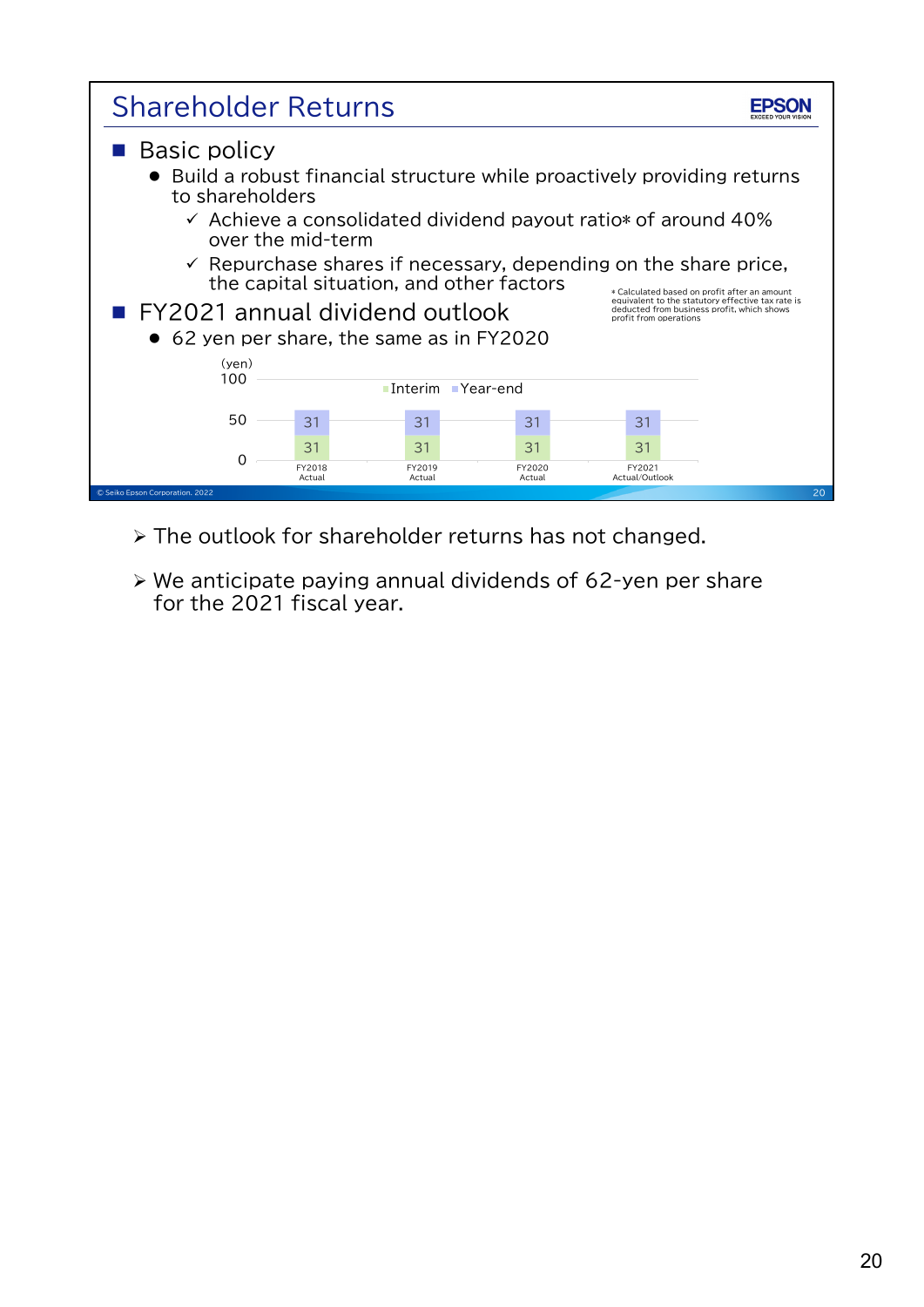

**Summary Third-Quarter Financial Results FY2021 Full-Year Financial Outlook Shareholder Returns** 

■ Initiatives for Greater Corporate Value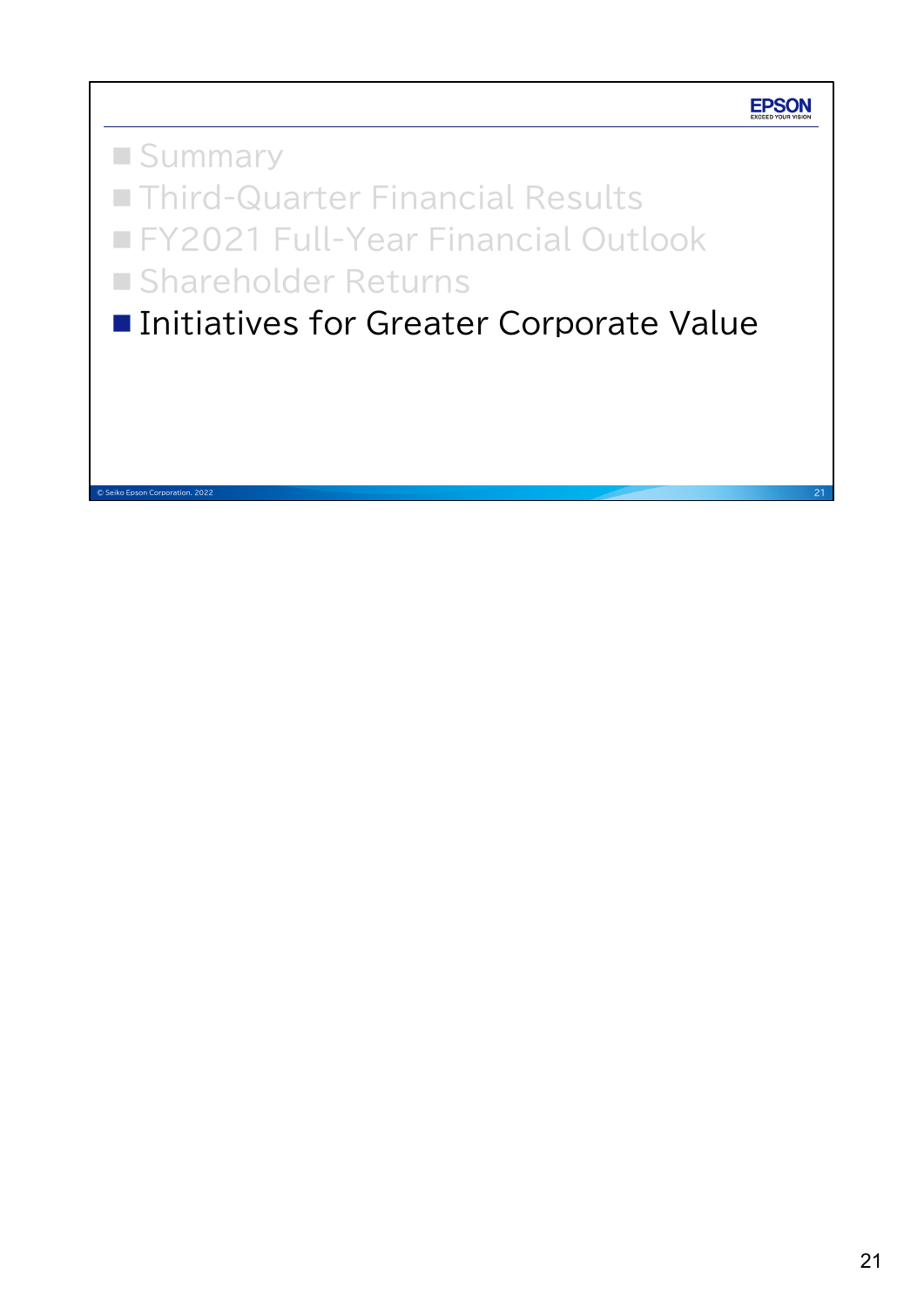

- $\triangleright$  Finally, I would like to explain some of our initiatives for achieving sustainability and enriching communities.
- Epson's initiatives are aligned with the SDGs, and we received the Environmental Value Award at the Nikkei SDGs Management Grand Prix in recognition of our climate change initiatives, in particular.
- Epson was also selected by the CDP for the second consecutive year to be on the A list for leadership in two areas, climate change and water security.
- $\geq$  In addition, our main factory in China joined other major Epson factories with RBA Platinum recognition. This means that we are able to ship even more products from sites that conform to an international code of conduct.
- Yesterday we announced that we have joined forces with the Ladies Professional Golf Association as an official sponsor to increase brand awareness while helping to support their efforts to promote diversity through golf.
- $\triangleright$  Epson will continue to search for solutions to environmental problems and an array of other societal issues.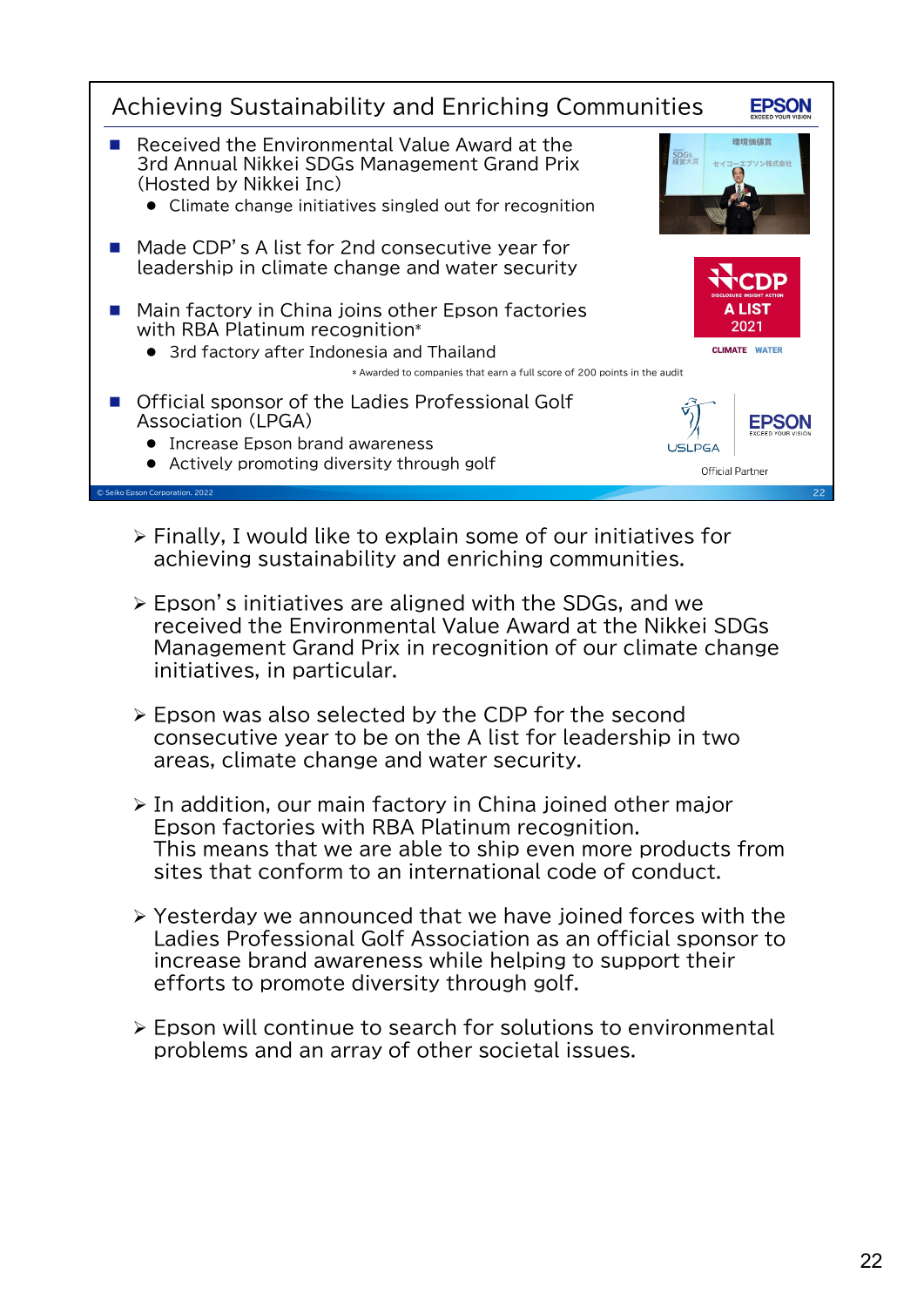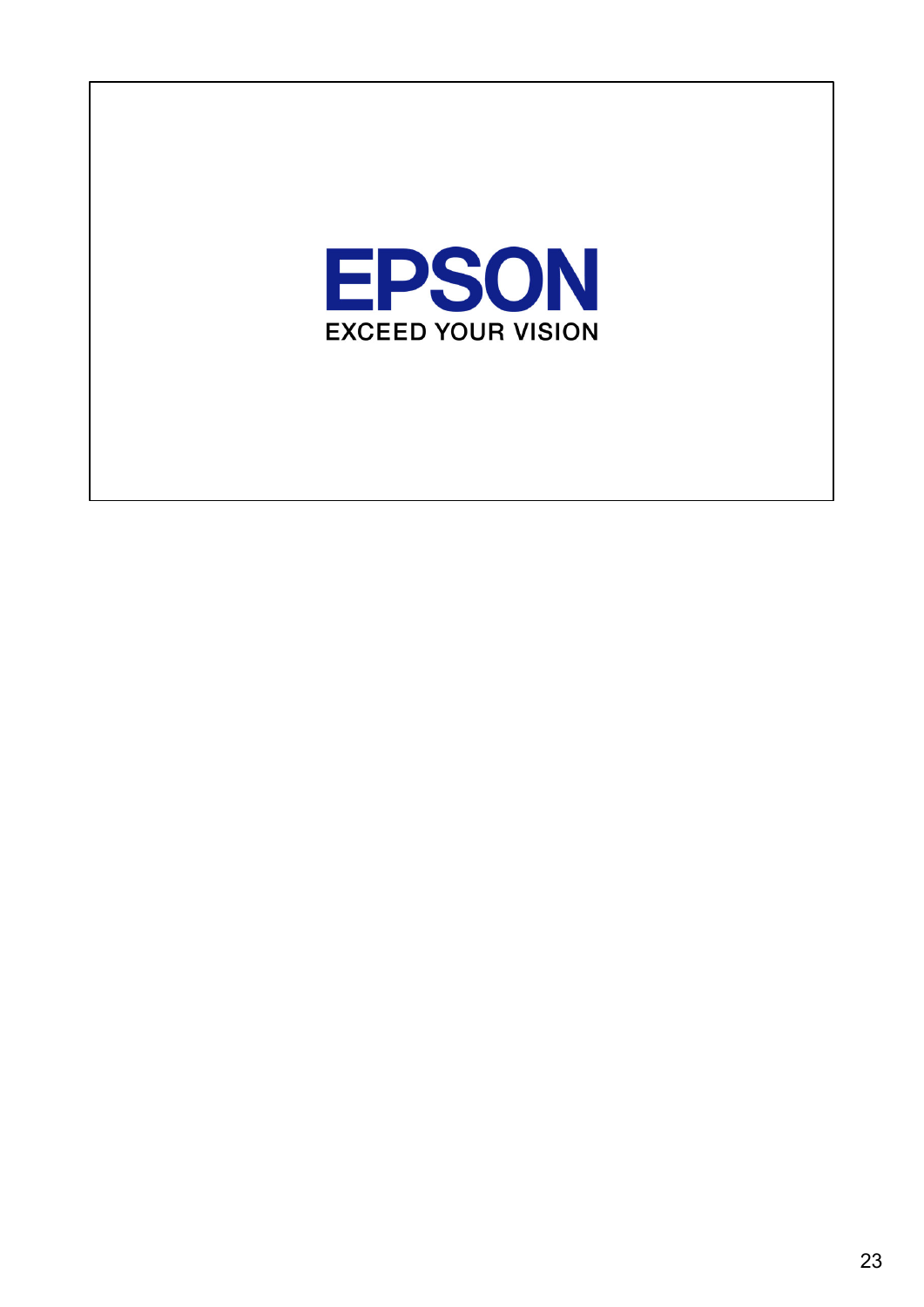|                                 |  | <b>EPSON</b> |
|---------------------------------|--|--------------|
|                                 |  |              |
|                                 |  |              |
|                                 |  |              |
| Reference                       |  |              |
|                                 |  |              |
|                                 |  |              |
|                                 |  |              |
|                                 |  |              |
| © Seiko Epson Corporation. 2022 |  | 24           |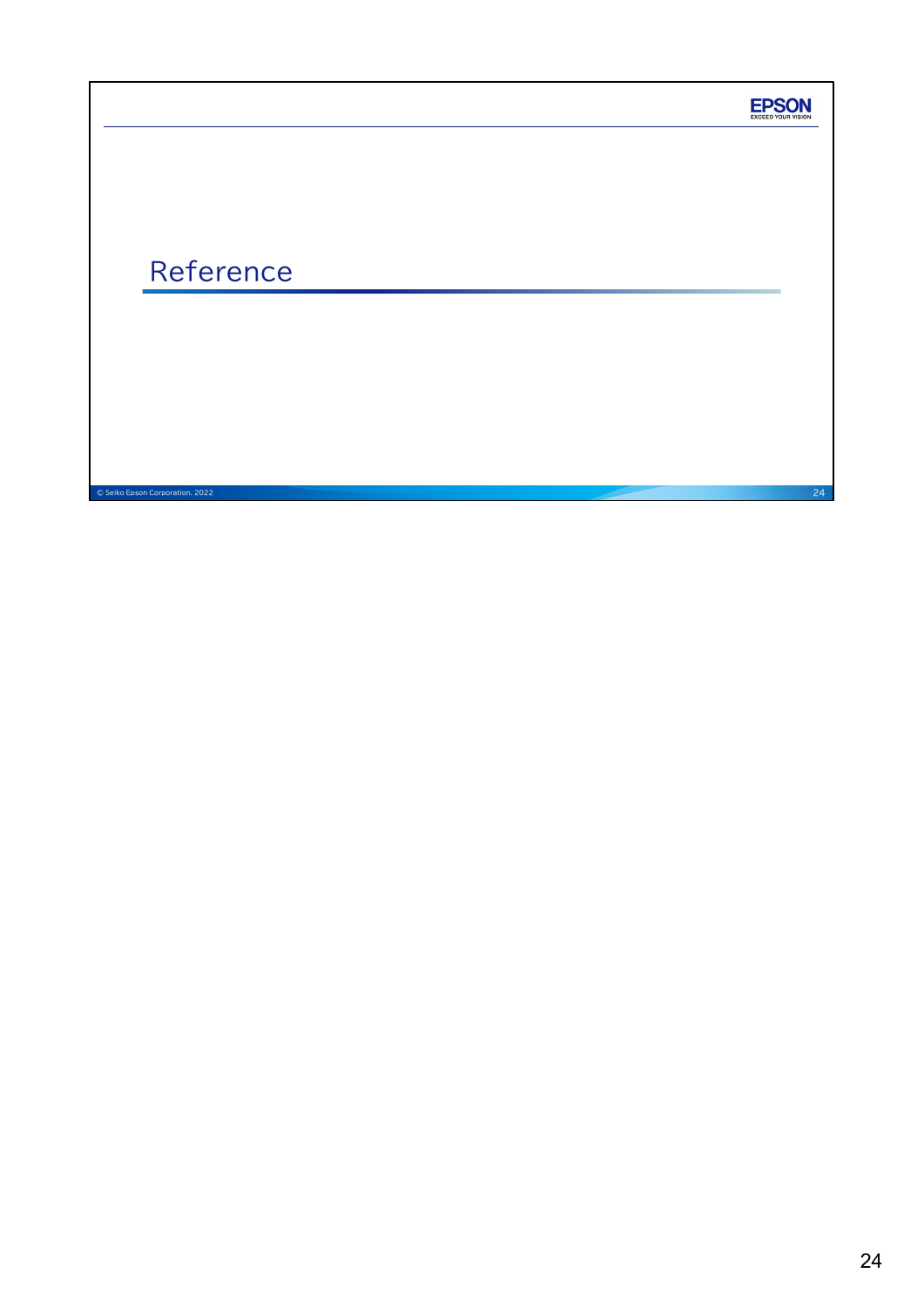|                                                                                                                                                       |                 | <b>Financial Highlights (First 9 Months)</b> |                                      |            |            |                     |              |  |  |  |  |  |  |
|-------------------------------------------------------------------------------------------------------------------------------------------------------|-----------------|----------------------------------------------|--------------------------------------|------------|------------|---------------------|--------------|--|--|--|--|--|--|
|                                                                                                                                                       | FY2020          |                                              | FY2021                               |            |            | Change              |              |  |  |  |  |  |  |
| (Billions of yen)                                                                                                                                     | 9 months Actual | %                                            | 9 months Actual                      | %          | YoY        |                     | %            |  |  |  |  |  |  |
| Revenue                                                                                                                                               | 717.9           |                                              | 846.7                                |            |            | $+128.7$            | $+17.9%$     |  |  |  |  |  |  |
| <b>Business profit</b>                                                                                                                                | 45.8            | 6.4%                                         | 76.9                                 | 9.1%       |            | $+31.0$             | $+67.8%$     |  |  |  |  |  |  |
| Profit from operating<br>activities                                                                                                                   | 33.9            | 4.7%                                         | 78.4                                 | 9.3%       | $+44.5$    |                     | $+131.5%$    |  |  |  |  |  |  |
| Profit before tax                                                                                                                                     | 29.8            | 4.2%                                         | 79.0                                 | 9.3%       | $+49.2$    |                     | $+165.0%$    |  |  |  |  |  |  |
| Profit for the period attributable<br>to owners of the parent company                                                                                 | 20.2            | 2.8%                                         | 61.5                                 | 7.3%       | $+41.2$    |                     | $+203.1%$    |  |  |  |  |  |  |
| $EPS^{\ast 1}$ (yen)                                                                                                                                  | 58.66           |                                              | 177.79                               |            |            |                     |              |  |  |  |  |  |  |
| <b>USD</b>                                                                                                                                            | ¥106.06         |                                              | ¥111.08                              |            |            |                     |              |  |  |  |  |  |  |
| Exchange<br><b>EUR</b><br>rate                                                                                                                        | ¥122.33         |                                              | ¥130.58                              |            |            |                     |              |  |  |  |  |  |  |
| (yen, index)<br>Other<br>currencies*2                                                                                                                 | 100             |                                              | 110                                  |            |            |                     |              |  |  |  |  |  |  |
| *1 Basic earnings per share for the period<br>*2 Index showing weighted average variance of rates                                                     |                 |                                              | Exchange effect<br>(billions of yen) | <b>USD</b> | <b>EUR</b> | Other<br>currencies | <b>Total</b> |  |  |  |  |  |  |
| for currencies other than USD and EUR against a<br>benchmark of 100 for the previous period. Rates<br>are weighted according to Epson's net volume of |                 |                                              | Revenue                              | $+12.0$    | $+8.5$     | $+21.6$             | $+42.2$      |  |  |  |  |  |  |
| revenue and cost for each currency                                                                                                                    |                 |                                              | <b>Business profit</b>               | $-2.4$     | $+5.4$     | $+11.5$             | $+14.5$      |  |  |  |  |  |  |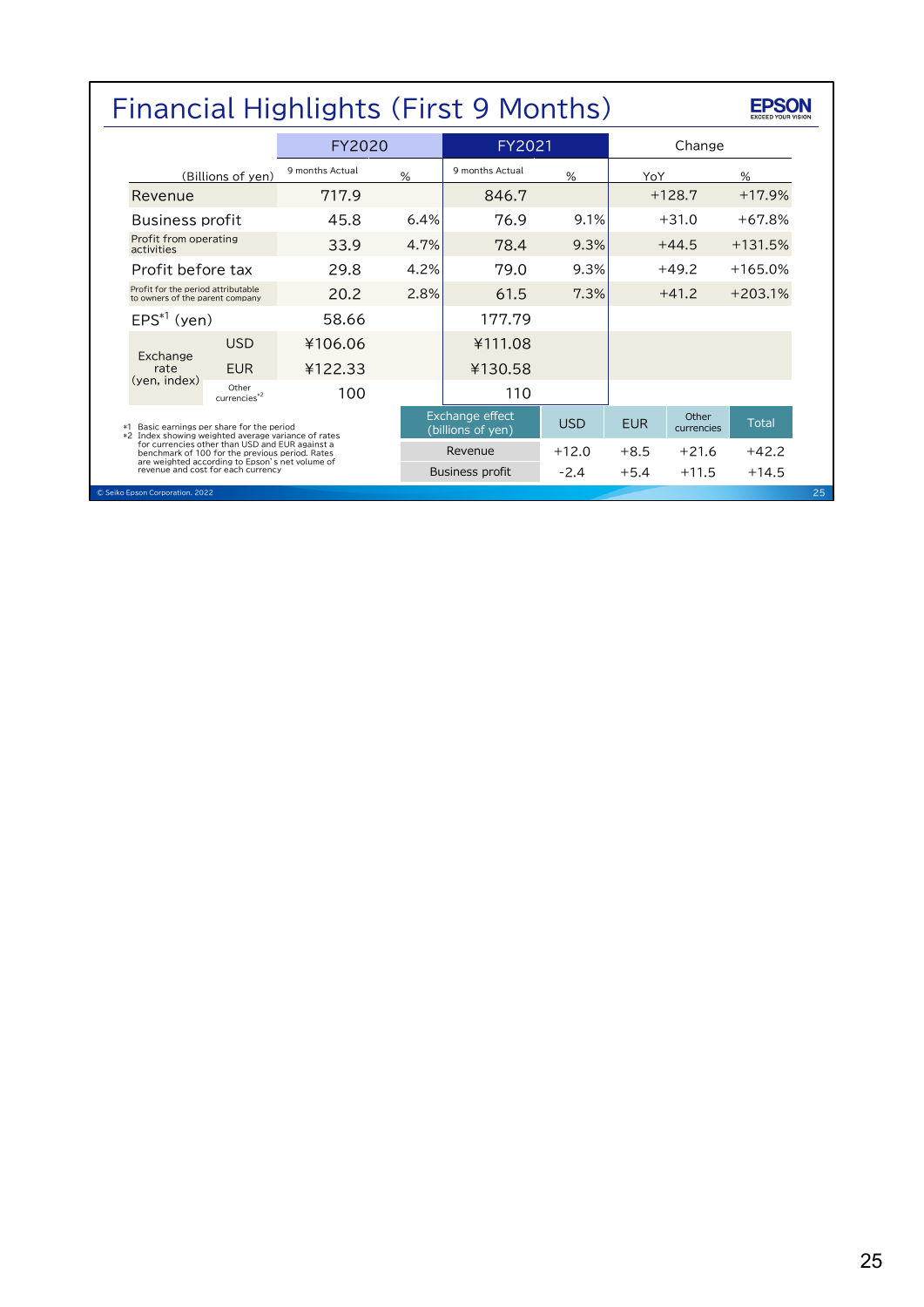| <b>9M Financial Results by Business Segment</b> |                     |                     |         |                    |                   |  |    |  |  |  |
|-------------------------------------------------|---------------------|---------------------|---------|--------------------|-------------------|--|----|--|--|--|
|                                                 |                     |                     |         |                    | (Billions of yen) |  |    |  |  |  |
| <b>Printing Solutions</b>                       | 9M/FY2020<br>Actual | 9M/FY2021<br>Actual | YoY     | Exchange<br>effect | <b>YoY</b> ratio  |  |    |  |  |  |
| Revenue                                         | 496.0               | 580.9               | $+84.8$ | $+29.6$            | $+17.1%$          |  |    |  |  |  |
| Segment profit                                  | 78.9                | 85.9                | $+6.9$  | $+9.5$             | $+8.8%$           |  |    |  |  |  |
| <b>ROS</b>                                      | 15.9%               | 14.8%               |         |                    |                   |  |    |  |  |  |
|                                                 |                     |                     |         |                    | (Billions of yen) |  |    |  |  |  |
| Office & Home Printing                          | 9M/FY2020<br>Actual | 9M/FY2021<br>Actual | YoY     | Exchange<br>effect | YoY ratio         |  |    |  |  |  |
| Revenue                                         | 369.6               | 417.3               | $+47.6$ | $+21.0$            | $+12.9%$          |  |    |  |  |  |
| % sales Office & home LIP                       | 87%                 | 87%                 |         |                    |                   |  |    |  |  |  |
| <b>SIDM</b>                                     | 5%                  | 5%                  |         |                    |                   |  |    |  |  |  |
| Oter                                            | 8%                  | 8%                  |         |                    |                   |  |    |  |  |  |
| <b>Business profit</b><br><b>ROS</b>            | 65.6<br>17.8%       | 56.5<br>13.5%       | $-9.1$  | $+5.9$             | $-14.0%$          |  |    |  |  |  |
|                                                 |                     |                     |         |                    | (Billions of yen) |  |    |  |  |  |
| Commercial & Industrial<br>Printing             | 9M/FY2020<br>Actual | 9M/FY2021<br>Actual | YoY     | Exchange<br>effect | <b>YoY</b> ratio  |  |    |  |  |  |
| Revenue                                         | 126.4               | 163.6               | $+37.1$ | $+8.5$             | $+29.4%$          |  |    |  |  |  |
| Commercial & industrial IJP                     | 86.4                | 116.2               | $+29.8$ |                    | $+34.5%$          |  |    |  |  |  |
| Small printers, other                           | 39.9                | 47.3                | $+7.3$  |                    | $+18.4%$          |  |    |  |  |  |
| <b>Business profit</b>                          | 13.3                | 29.4                | $+16.1$ | $+3.5$             | $+121.0%$         |  |    |  |  |  |
| <b>ROS</b>                                      | 10.5%               | 18.0%               |         |                    |                   |  |    |  |  |  |
| C Seiko Epson Corporation, 2022                 |                     |                     |         |                    |                   |  | 26 |  |  |  |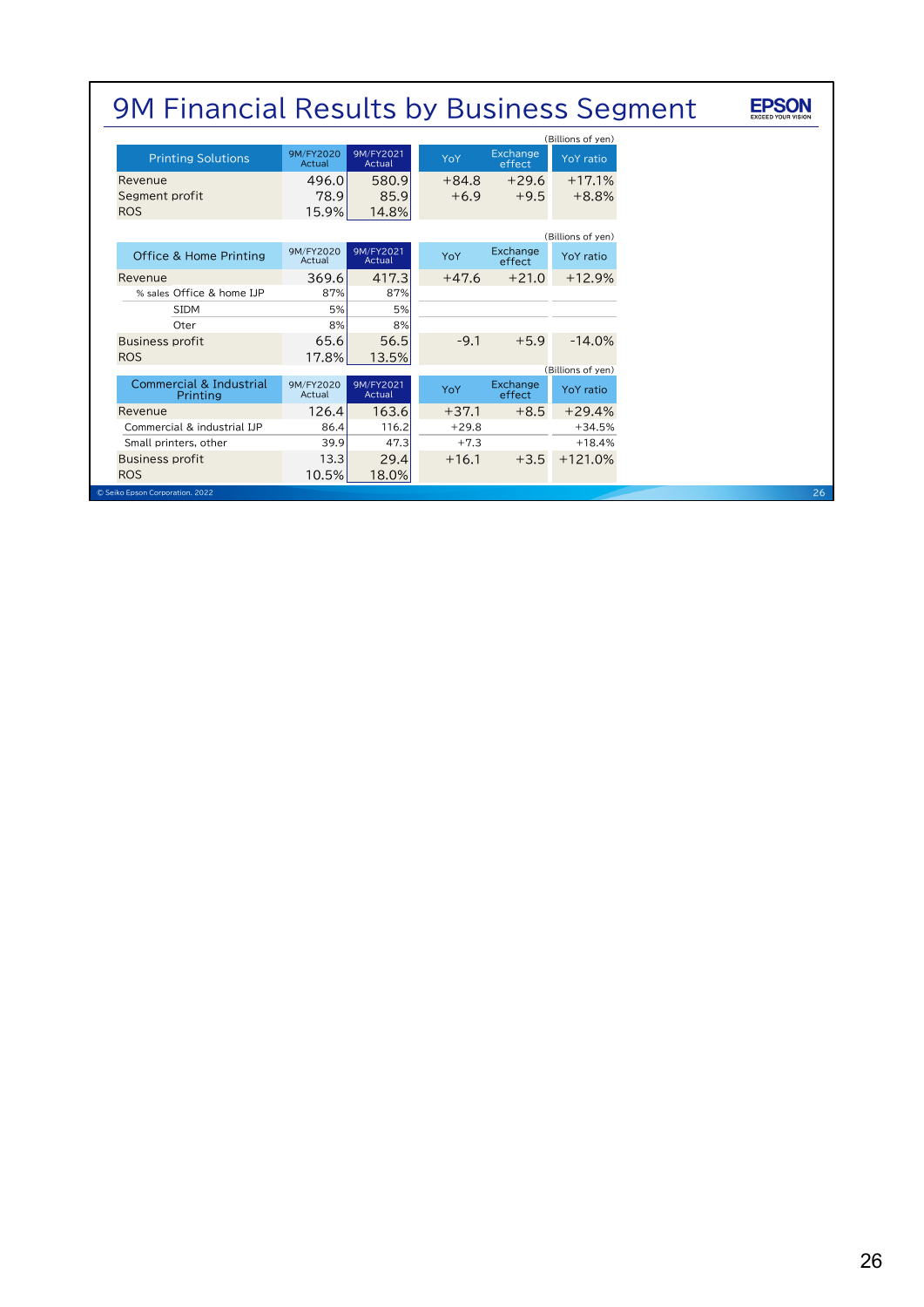### 9M Financial Results by Business Segment **EPSON**

|                              |                     |                     |         |                    | (Billions of yen) |
|------------------------------|---------------------|---------------------|---------|--------------------|-------------------|
| <b>Visual Communications</b> | 9M/FY2020<br>Actual | 9M/FY2021<br>Actual | YoY     | Exchange<br>effect | <b>YoY</b> ratio  |
| Revenue                      | 101.9               | 124.3               | $+22.4$ | $+7.9$             | $+22.0%$          |
| Segment profit               | $-0.8$              | 13.2                | $+14.1$ | $+3.3$             |                   |
| <b>ROS</b>                   | $-0.8%$             | 10.7%               |         |                    |                   |
|                              |                     |                     |         |                    | (Billions of yen) |
| Manufacturing-related &      | 9M/FY2020           | 9M/FY2021           |         | Exchange           |                   |
| Wearables                    | Actual              | Actual              | YoY     | effect             | <b>YoY</b> ratio  |
| Revenue                      | 121.2               | 142.8               | $+21.6$ | $+4.8$             | $+17.8%$          |
| Manufacturing Solutions*     | 21.3                | 23.2                | $+1.8$  |                    | $+8.9%$           |
| Wearable Products            | 21.0                | 26.5                | $+5.4$  |                    | $+26.1%$          |
| Microdevices, Other          | 69.5                | 81.9                | $+12.3$ |                    | $+17.8%$          |
| PC.                          | 10.9                | 13.3                | $+2.4$  |                    | $+22.4%$          |
| Inter-segment revenue        | $-1.6$              | $-2.2$              | $-0.6$  |                    |                   |
| Segment profit               | 4.5                 | 17.4                | $+12.8$ | $+1.7$             | $+281.4%$         |
| <b>ROS</b>                   | 3.8%                | 12.2%               |         |                    |                   |

\* IC Handler business transferred in Apr 2021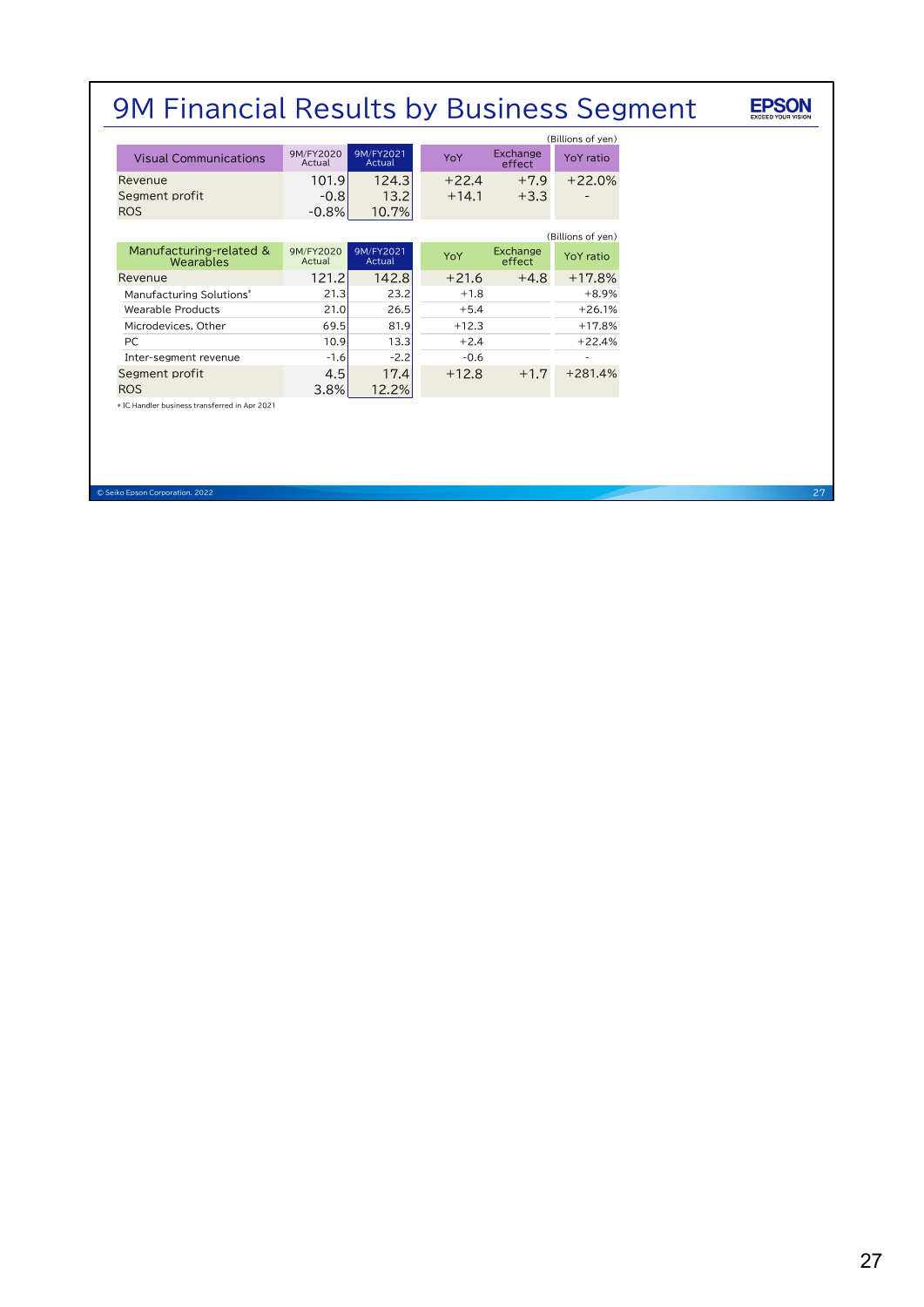|                          | <b>Main Product Sales Trends</b><br><b>EXCEED YOUR VISION</b> |                                                       |                          |                          |                          |                     |                          |                                             |                              |                          |                          |                                              |  |
|--------------------------|---------------------------------------------------------------|-------------------------------------------------------|--------------------------|--------------------------|--------------------------|---------------------|--------------------------|---------------------------------------------|------------------------------|--------------------------|--------------------------|----------------------------------------------|--|
|                          |                                                               |                                                       |                          | FY2020<br>Q1 Actual      | FY2020<br>Q2 Actual      | FY2020<br>Q3 Actual | FY2020<br>Q4 Actual      | <b>FY2020</b><br><b>Full-year</b><br>Actual | FY2021<br>Q1 Actual          | FY2021<br>Q2 Actual      | FY2021<br>Q3 Actual      | FY2021<br><b>Full-year</b><br><b>Outlook</b> |  |
|                          |                                                               |                                                       | <b>USD</b><br><b>EUR</b> | 107.54<br>118.39         | 106.16<br>124.10         | 104.48<br>124.51    | 105.86<br>127.68         | 106.01<br>123.67                            | 109.46<br>131.91             | 110.08<br>129.77         | 113.71<br>130.08         | 112.00<br>130.00                             |  |
|                          |                                                               | Revenue (JPY)                                         | YoY %                    | $-14%$                   | $+2%$                    | $+17%$              | $+36%$                   | $+12%$                                      | $+85%$                       | $+20%$                   | $+10%$                   | $+27%$                                       |  |
|                          |                                                               | Revenue (Local<br>Currency)                           | YoY %                    | $-8%$                    | $+5%$                    | $+22%$              | $+37%$                   | $+15%$                                      | $+74%$                       | $+14%$                   | $+3%$                    | $=$                                          |  |
|                          |                                                               | $Q'$ tv                                               | YoY %                    | $-17%$                   | $-9%$                    | $+2%$               | $+14%$                   | $-2%$                                       | $+63%$                       | $+4%$                    | $-8%$                    | $+12%$                                       |  |
|                          | Office & Home<br><b>LIP</b><br>Hardware                       | $Q'$ ty $(A$ pprox<br>million)                        | Units                    | -                        | $\overline{\phantom{0}}$ | $\qquad \qquad -$   | -                        | 15.4                                        | —                            | $\qquad \qquad -$        | $\qquad \qquad -$        | 17.2                                         |  |
|                          |                                                               | High-capacity ink<br>tank printers                    | Units                    | $\overline{\phantom{0}}$ | -                        | $\qquad \qquad -$   | -                        | 10.4                                        | $\qquad \qquad \blacksquare$ | $\qquad \qquad -$        | $\overline{\phantom{m}}$ | 12.0                                         |  |
| Office                   |                                                               | SOHO/Home I/C<br>model                                | Units                    | -                        | -                        |                     | -                        | 4.6                                         | $\qquad \qquad \blacksquare$ | $\overline{\phantom{m}}$ | $\qquad \qquad -$        | 4.9                                          |  |
| ଚ୍ଚ                      |                                                               | Office Shared IJP                                     | Units                    | $\overline{\phantom{m}}$ | -                        | $\qquad \qquad -$   | -                        | 0.3                                         | $\qquad \qquad -$            | $\overline{\phantom{0}}$ | $\qquad \qquad -$        | 0.3                                          |  |
| <b>Home Printing</b>     | Office & Home                                                 | Revenue within<br>Office & Home IJP<br>$Ink/(HW+Ink)$ | Composition<br>ratio     |                          |                          |                     | -                        | 47%                                         |                              | -                        | -                        | 40%                                          |  |
|                          | <b>IJP</b><br>Ink                                             | Revenue (JPY)                                         | YoY %                    | $+15%$                   | $+7%$                    | $+5%$               | $-1%$                    | $+6%$                                       | $-7%$                        | $-4%$                    | $-2%$                    | $-3%$                                        |  |
|                          |                                                               | Revenue (Local<br>Currency)                           | YoY %                    | $+19%$                   | $+8%$                    | $+6%$               | $-1%$                    | $+7%$                                       | $-11%$                       | $-7%$                    | $-6%$                    | -                                            |  |
|                          | Office Shared IJP*1<br>(Hardware + Ink)                       | Revenue within<br>Office & Home IJP                   | Composition<br>ratio     | 9%                       | 10%                      | 9%                  | 11%                      | 9%                                          | 11%                          | 11%                      | 10%                      | 10%                                          |  |
|                          |                                                               | Revenue (JPY)                                         | YoY %                    | $-4.3%$                  | $-16%$                   | $-19%$              | $+28%$                   | $-17%$                                      | $+40%$                       | $-20%$                   | $-1%$                    | $-0%$                                        |  |
|                          | <b>SIDM</b><br>Hardware                                       | Revenue (Local<br>Currency)                           | YoY %                    | $-40%$                   | $-15%$                   | $-18%$              | $+26%$                   | $-16%$                                      | $+30%$                       | $-25%$                   | $-9%$                    | $\overline{\phantom{0}}$                     |  |
|                          |                                                               | $Q'$ tv                                               | YoY %                    | $-39%$                   | $-16%$                   | $-22%$              | $+33%$                   | $-16%$                                      | $+25%$                       | $-28%$                   | $-18%$                   | $-10%$                                       |  |
|                          |                                                               | Revenue (JPY)                                         | YoY %                    | $-52%$                   | $-24%$                   | $-13%$              | $+4%$                    | $-23%$                                      | $+72%$                       | $+7%$                    | $+6%$                    | $+13%$                                       |  |
| Visual<br>Communications | Projectors                                                    | Revenue (Local<br>Currency)                           | YoY %                    | $-50%$                   | $-24%$                   | $-12%$              | $+3%$                    | $-22%$                                      | $+60%$                       | $+1%$                    | $-2%$                    | $=$                                          |  |
|                          | Hardware                                                      | $Q'$ ty                                               | YoY %                    | $-57%$                   | $-32%$                   | $-20%$              | $-6%$                    | $-30%$                                      | $+67%$                       | $-2%$                    | $-5%$                    | $+4%$                                        |  |
|                          |                                                               | Q'ty (Approx<br>million)                              | Units                    | -                        | -                        | –                   | $\overline{\phantom{m}}$ | 1.7                                         | $\overline{\phantom{0}}$     | -                        | $\overline{\phantom{0}}$ | 1.7                                          |  |
|                          | © Seiko Epson Corporation, 2022                               |                                                       |                          |                          |                          |                     |                          |                                             |                              |                          |                          | 28                                           |  |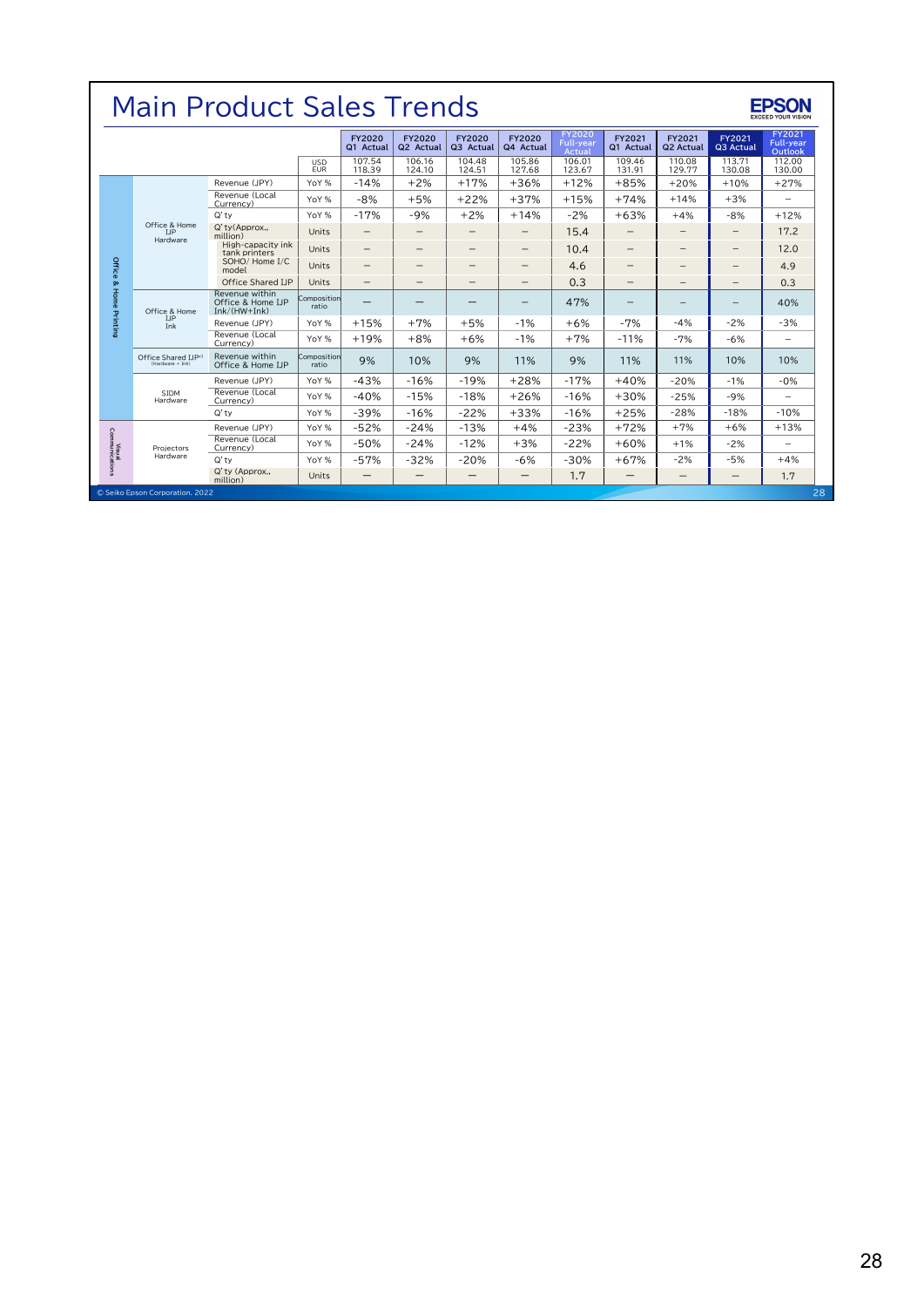# Financial Data (FY2020/FY2021)

# **EPSON**

|                                |                                   | <b>FY2020</b><br>Q1<br>Actual | <b>FY2020</b><br>Q2<br>Actual | <b>FY2020</b><br>Q <sub>3</sub><br>Actual | <b>FY2020</b><br>Q <sub>4</sub><br>Actual | FY2020<br>Actual | FY2021<br>Q1<br>Actual | FY2021<br>Q <sub>2</sub><br>Actual | FY2021<br>Q <sub>3</sub><br>Actual | FY2021<br>Q <sub>4</sub><br>Actual | FY2021<br><b>Outlook</b> |
|--------------------------------|-----------------------------------|-------------------------------|-------------------------------|-------------------------------------------|-------------------------------------------|------------------|------------------------|------------------------------------|------------------------------------|------------------------------------|--------------------------|
| Exchange rate<br><b>USD</b>    |                                   | 107.54                        | 106.16                        | 104.48                                    | 105.86                                    | 106.01           | 109.46                 | 110.08                             | 113.71                             |                                    | 112.00                   |
| (ven)                          | <b>EUR</b>                        | 118.39                        | 124.10                        | 124.51                                    | 127.68                                    | 123.67           | 131.91                 | 129.77                             | 130.08                             |                                    | 130.00                   |
| Printing                       | Revenue                           | 134.3                         | 166.3                         | 195.2                                     | 195.1                                     | 691.1            | 192.3                  | 183.2                              | 205.3                              |                                    | 782.0                    |
| <b>Solutions</b>               | Segment profit                    | 17.1                          | 21.6                          | 40.1                                      | 27.2                                      | 106.2            | 26.6                   | 28.3                               | 30.8                               |                                    | 104.0                    |
| Office & Home                  | Revenue                           | 102.4                         | 122.3                         | 144.8                                     | 142.1                                     | 511.7            | 137.1                  | 129.8                              | 150.3                              |                                    | 569.0                    |
| Printing                       | <b>Business profit</b>            | 17.7                          | 17.2                          | 30.7                                      | 16.8                                      | 82.5             | 14.7                   | 18.7                               | 22.9                               |                                    | 72.0                     |
| Commercial &                   | Revenue                           | 31.9                          | 44.0                          | 50.4                                      | 53.0                                      | 179.5            | 55.1                   | 53.4                               | 55.0                               |                                    | 213.0                    |
| <b>Industrial Printing</b>     | <b>Business profit</b>            | $-0.6$                        | 4.4                           | 9.4                                       | 10.3                                      | 23.6             | 11.9                   | 9.6                                | 7.9                                |                                    | 32.0                     |
| <b>Visual Communications</b>   | Revenue                           | 23.5                          | 37.6                          | 40.7                                      | 39.5                                      | 141.4            | 40.7                   | 39.9                               | 43.6                               |                                    | 160.0                    |
|                                | Segment profit                    | $-2.7$                        | 0.1                           | 1.7                                       | 2.2                                       | 1.3              | 4.4                    | 4.7                                | 4.0                                |                                    | 14.0                     |
| Manufacturing-related          | Revenue                           | 35.5                          | 42.4                          | 43.2                                      | 44.2                                      | 165.4            | 49.5                   | 45.8                               | 47.4                               |                                    | 190.0                    |
| & wearables                    | Segment profit                    | 1.0                           | 1.5                           | 1.8                                       | 0.7                                       | 5.2              | 5.6                    | 5.6                                | 6.1                                |                                    | 21.0                     |
| Corporate expenses &           | Revenue                           | $-0.2$                        | $-0.4$                        | $-0.5$                                    | $-0.9$                                    | $-2.1$           | $-0.4$                 | $-0.6$                             | $-0.2$                             |                                    | $-2.0$                   |
| Others, eliminations           | Segment profit                    | $-11.0$                       | $-13.1$                       | $-12.6$                                   | $-14.3$                                   | $-51.2$          | $-12.6$                | $-13.2$                            | $-13.7$                            |                                    | $-54.0$                  |
|                                | Revenue                           | 193.2                         | 245.9                         | 278.8                                     | 277.9                                     | 995.9            | 282.1                  | 268.4                              | 296.1                              |                                    | 1,130.0                  |
|                                | <b>Business profit</b>            | 4.3                           | 10.2                          | 31.1                                      | 15.7                                      | 61.6             | 24.2                   | 25.4                               | 27.2                               |                                    | 85.0                     |
| <b>Consolidated total</b>      | <b>ROS</b>                        | 2.3%                          | 4.2%                          | 11.2%                                     | 5.7%                                      | 6.2%             | 8.6%                   | 9.5%                               | 9.2%                               |                                    | 7.5%                     |
| <b>R&amp;D Costs</b>           |                                   | 11.3                          | 11.0                          | 12.0                                      | 12.0                                      | 46.4             | 11.3                   | 11.7                               | 11.3                               |                                    | 48.0                     |
| <b>Printing Solutions</b>      |                                   | 4.4                           | 9.2                           | 6.5                                       | 7.0                                       | 27.2             | 5.1                    | 6.0                                | 6.4                                |                                    | 30.0                     |
| Capital                        | <b>Visual Communications</b>      |                               | 2.7                           | 1.4                                       | 1.8                                       | 8.0              | 0.9                    | 0.9                                | 0.9                                |                                    | 5.0                      |
| Expenditures                   | Manufacturing-related & wearables |                               | 2.6                           | 1.8                                       | 4.3                                       | 10.5             | 1.4                    | 2.1                                | 3.2                                |                                    | 12.0                     |
|                                | Coporate expenses & Others        | 0.7<br>9.6                    | 1.6                           | 1.9                                       | 2.6                                       | 6.9              | 0.6                    | 0.9                                | 1.4                                |                                    | 5.0                      |
|                                | <b>Printing Solutions</b>         |                               | 9.4                           | 9.4                                       | 9.4                                       | 38.0             | 9.4                    | 9.2                                | 9.4                                |                                    | 37.0                     |
| Depreciation &<br>amortization | <b>Visual Communications</b>      |                               | 3.1                           | 3.3                                       | 3.3                                       | 13.0             | 2.6                    | 2.5                                | 2.5                                |                                    | 10.0                     |
| Expense                        | Manufacturing-related & wearables |                               | 2.6                           | 2.6                                       | 2.3                                       | 10.3             | 2.1                    | 2.1                                | 2.1                                |                                    | 9.0                      |
|                                | Coporate expenses & Others        | 2.0                           | 2.0                           | 1.9                                       | 1.9                                       | 7.9              | 1.9                    | 1.9                                | 1.9                                |                                    | 8.0                      |
| <b>Operating CF</b>            |                                   | 11.8                          | 33.6                          | 47.6                                      | 40.0                                      | 133.2            | 21.3                   | 34.9                               | 31.0                               |                                    | 110.0                    |
| FCF                            |                                   | $-5.4$                        | 17.4                          | 35.5                                      | 28.2                                      | 75.7             | 9.8                    | 24.4                               | 21.3                               |                                    | 60.0                     |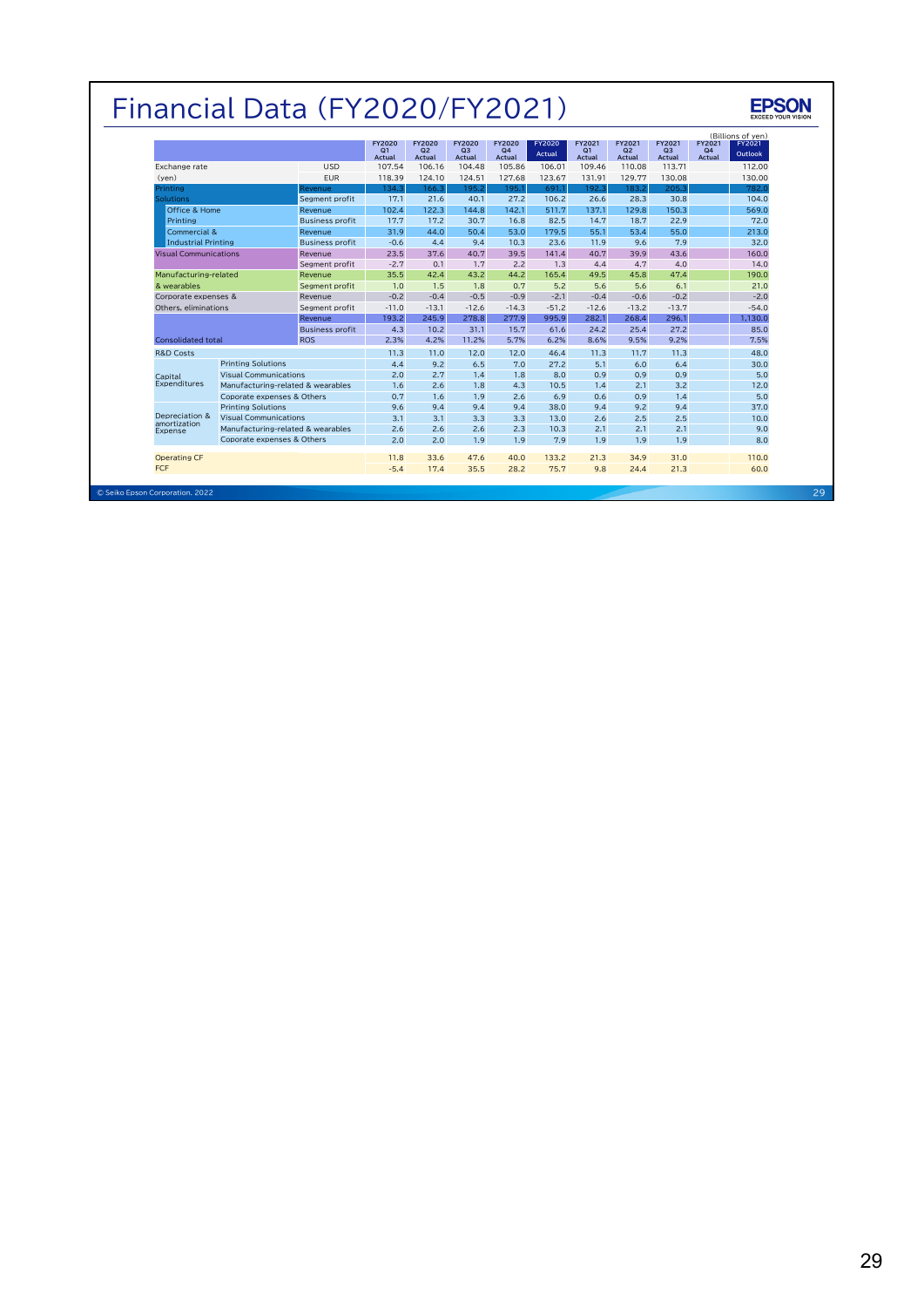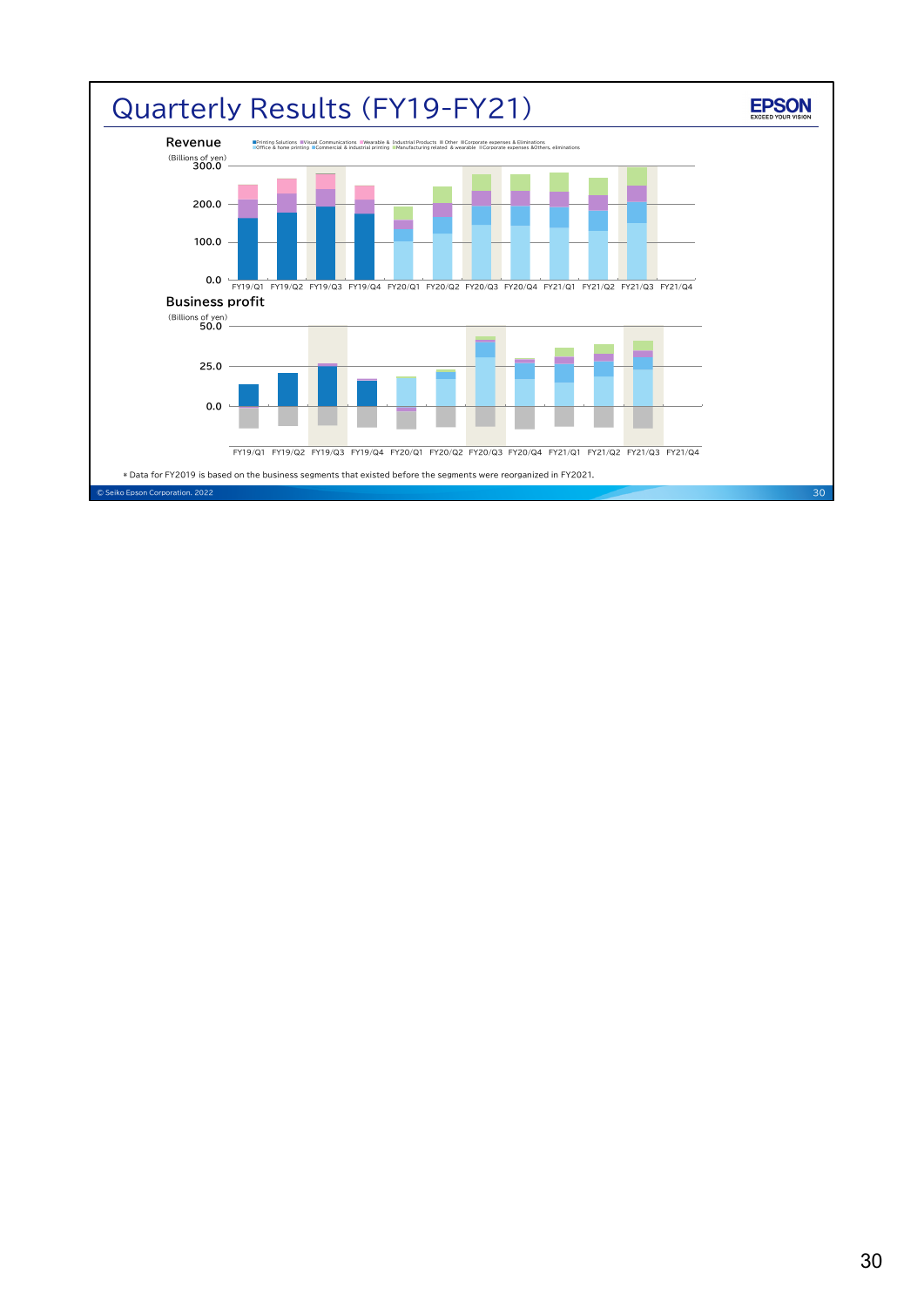### Revenue to customers outside of Japan Employee numbers

## **EPSON**

| Exchange rate                                       | <b>USD</b> | 109.93                | 107.31                | 108.72                       | 109.00                | 107.54                | 106.16                | 104.48                       | 105.86                | 109.46                | 110.08                | 113.71                       |          |
|-----------------------------------------------------|------------|-----------------------|-----------------------|------------------------------|-----------------------|-----------------------|-----------------------|------------------------------|-----------------------|-----------------------|-----------------------|------------------------------|----------|
| (yen)                                               | <b>EUR</b> | 123.54                | 119.34                | 120.35                       | 120.18                | 118.39                | 124.10                | 124.51                       | 127.68                | 131.91                | 129.77                | 130.08                       |          |
| Revenue (Billions of<br>ven)                        |            | FY19/Q1               | FY19/Q2               | FY19/Q3                      | FY19/Q4               | FY20/Q1               | FY20/Q2               | FY20/Q3                      | FY20/Q4               | FY21/Q1               | FY21/Q2               | FY21/Q3                      | YoY      |
| The Americas                                        |            | 74.5                  | 71.7                  | 71.2                         | 75.3                  | 59.8                  | 71.9                  | 73.3                         | 82.7                  | 85.2                  | 80.1                  | 81.0                         | $+7.6$   |
| Europe                                              |            | 47.9                  | 53.7                  | 59.3                         | 52.9                  | 39.7                  | 50.0                  | 58.7                         | 59.8                  | 58.3                  | 57.1                  | 62.3                         | $+3.5$   |
| Asia/Oceania                                        |            | 72.5                  | 75.8                  | 74.4                         | 58.5                  | 49.5                  | 73.9                  | 79.7                         | 74.9                  | 86.8                  | 78.9                  | 84.4                         | $+4.6$   |
| <b>Total revenue to</b><br>overseas customers       |            | 195.1                 | 201.4                 | 205.1                        | 186.9                 | 149.0                 | 195.9                 | 211.9                        | 217.5                 | 230.4                 | 216.2                 | 227.8                        | $+15.8$  |
| <b>Consolidated revenu-</b>                         |            | 249.6                 | 266.4                 | 279.8                        | 247.6                 | 193.2                 | 245.9                 | 278.8                        | 277.9                 | 282.1                 | 268.4                 | 296.1                        | $+17.3$  |
|                                                     |            |                       |                       |                              |                       |                       |                       |                              |                       |                       |                       |                              |          |
| % of revenue to<br>consolidated revenue             |            | FY19/Q1               | FY19/Q2               | FY19/Q3                      | FY19/Q4               | FY20/Q1               | FY20/Q2               | FY20/Q3                      | FY20/Q4               | FY21/Q1               | FY21/Q2               | FY21/Q3                      |          |
| The Americas                                        |            | 29.9%                 | 26.9%                 | 25.5%                        | 30.4%                 | 31.0%                 | 29.3%                 | 26.3%                        | 29.8%                 | 30.2%                 | 29.9%                 | 27.4%                        |          |
| Europe                                              |            | 19.2%                 | 20.2%                 | 21.2%                        | 21.4%                 | 20.6%                 | 20.4%                 | 21.1%                        | 21.5%                 | 20.7%                 | 21.3%                 | 21.0%                        |          |
| Asia/Oceania                                        |            | 29.1%                 | 28.5%                 | 26.6%                        | 23.7%                 | 25.6%                 | 30.1%                 | 28.6%                        | 27.0%                 | 30.8%                 | 29.4%                 | 28.5%                        |          |
| Total                                               |            | 78.2%                 | 75.6%                 | 73.3%                        | 75.5%                 | 77.2%                 | 79.7%                 | 76.0%                        | 78.3%                 | 81.7%                 | 80.6%                 | 76.9%                        |          |
|                                                     |            |                       |                       |                              |                       |                       |                       |                              |                       |                       |                       |                              |          |
| Employees                                           |            |                       |                       |                              |                       |                       |                       |                              |                       |                       |                       |                              |          |
| Number of<br>employees at<br>period end<br>(person) |            | End of<br>Jun<br>2019 | End of<br>Sep<br>2019 | End of<br><b>Dec</b><br>2019 | End of<br>Mar<br>2020 | End of<br>Jun<br>2020 | End of<br>Sep<br>2020 | End of<br><b>Dec</b><br>2020 | End of<br>Mar<br>2021 | End of<br>Jun<br>2021 | End of<br>Sep<br>2021 | End of<br><b>Dec</b><br>2021 | YoY      |
| Japan                                               |            | 19.879                | 19,825                | 19,456                       | 19,558                | 19,962                | 19,723                | 19,620                       | 19.470                | 19,827                | 19,805                | 19,788                       | $+168$   |
| Non-Japan                                           |            | 58,918                | 58,914                | 57,191                       | 56,050                | 57,107                | 59,287                | 62,618                       | 60,474                | 60,813                | 60.000                | 59,917                       | $-2,701$ |
| <b>Consolidated total</b>                           |            | 78,797                | 78,739                | 76,647                       | 75,608                | 77,069                | 79,010                | 82,238                       | 79,944                | 80.640                | 79,805                | 79,705                       | $-2,533$ |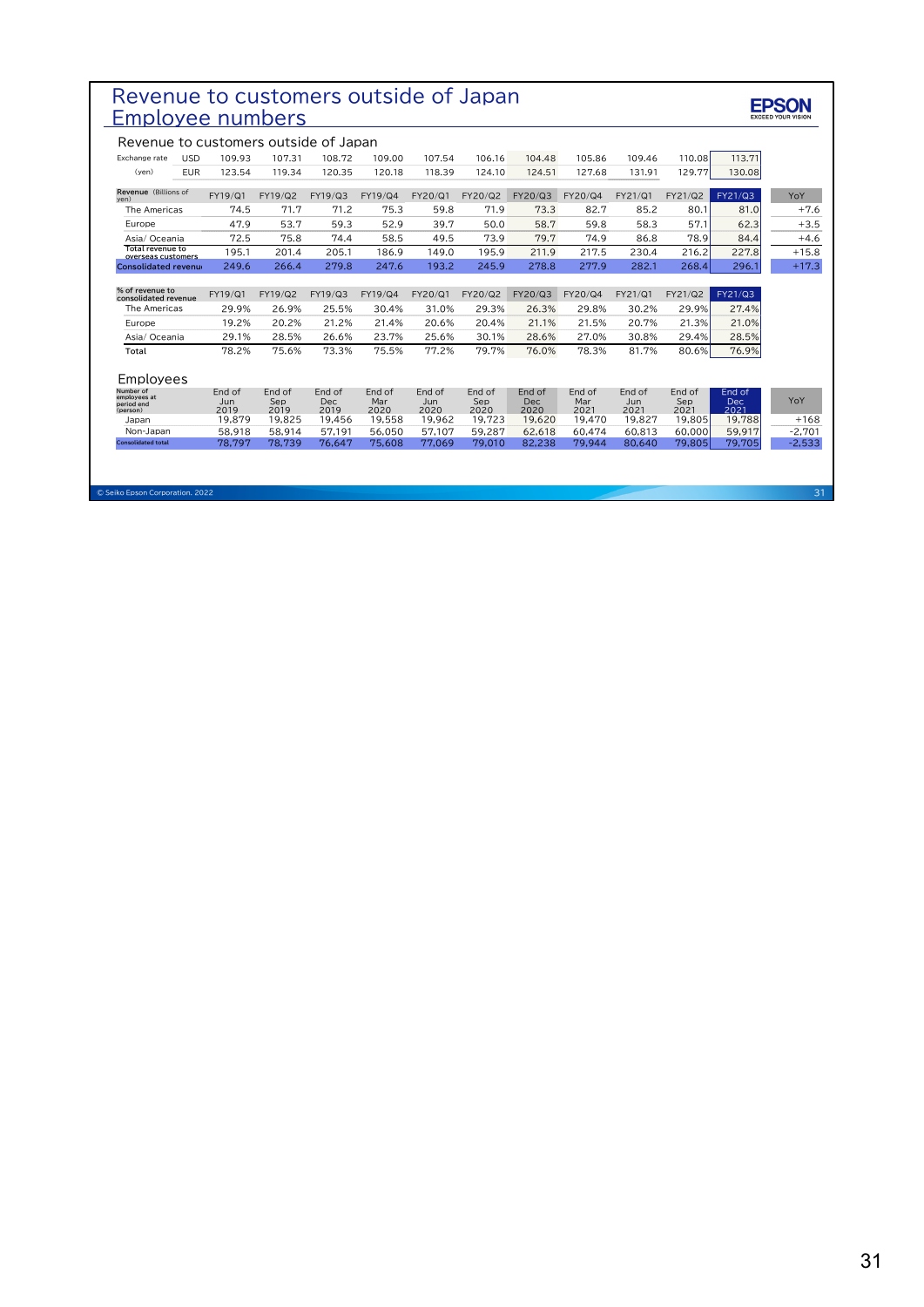# Changes in Business Segments

**EPSON** 

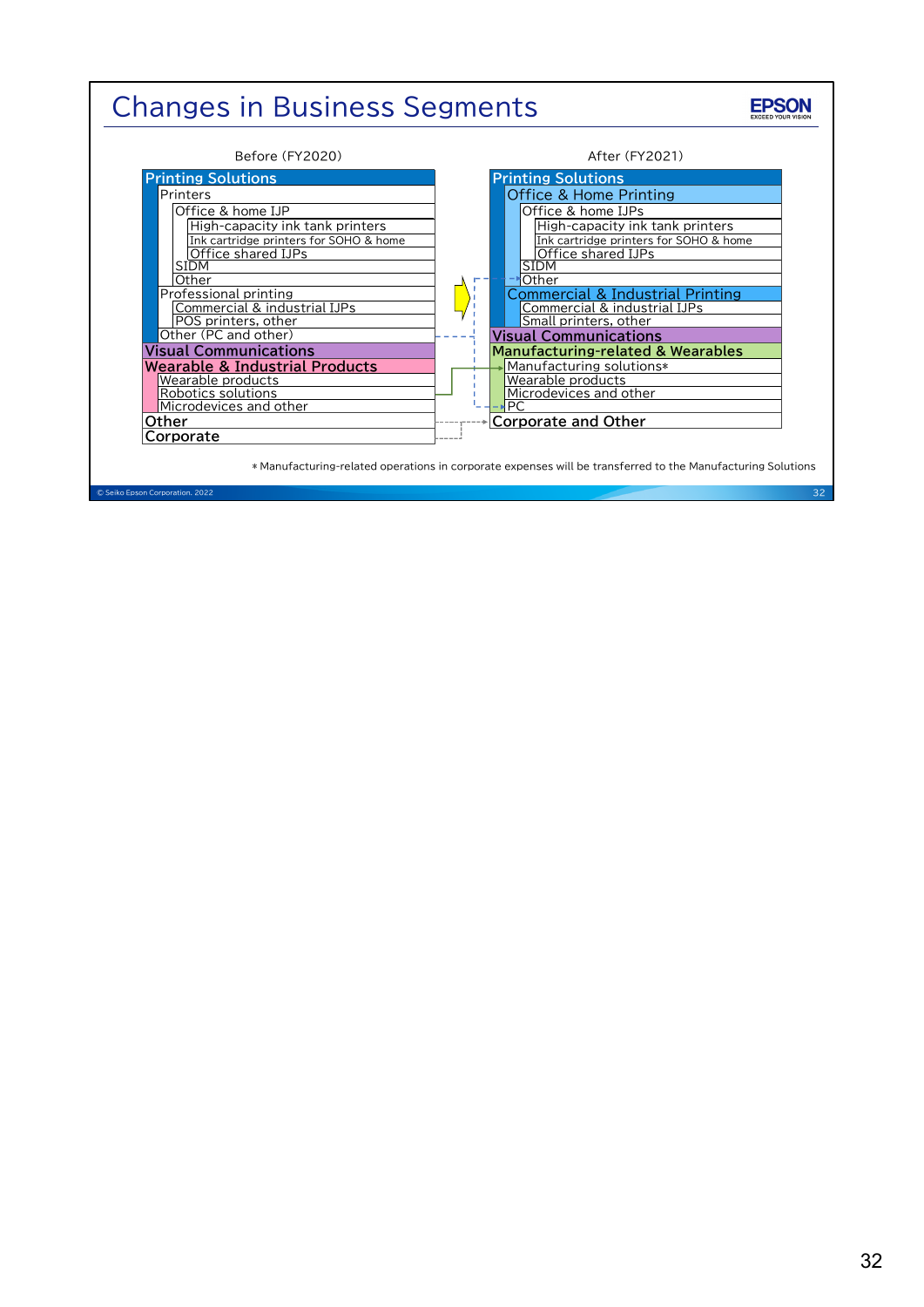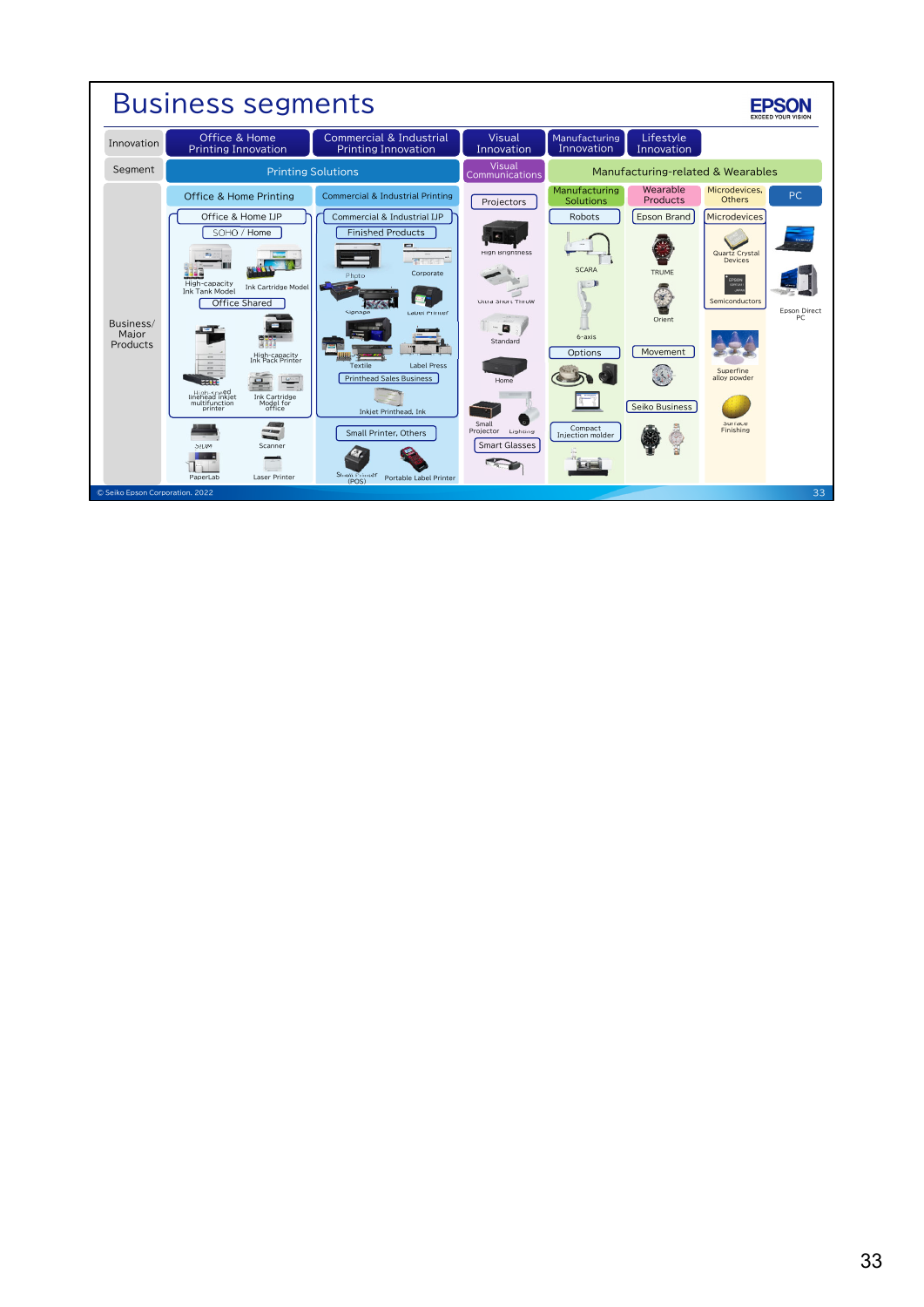

### 34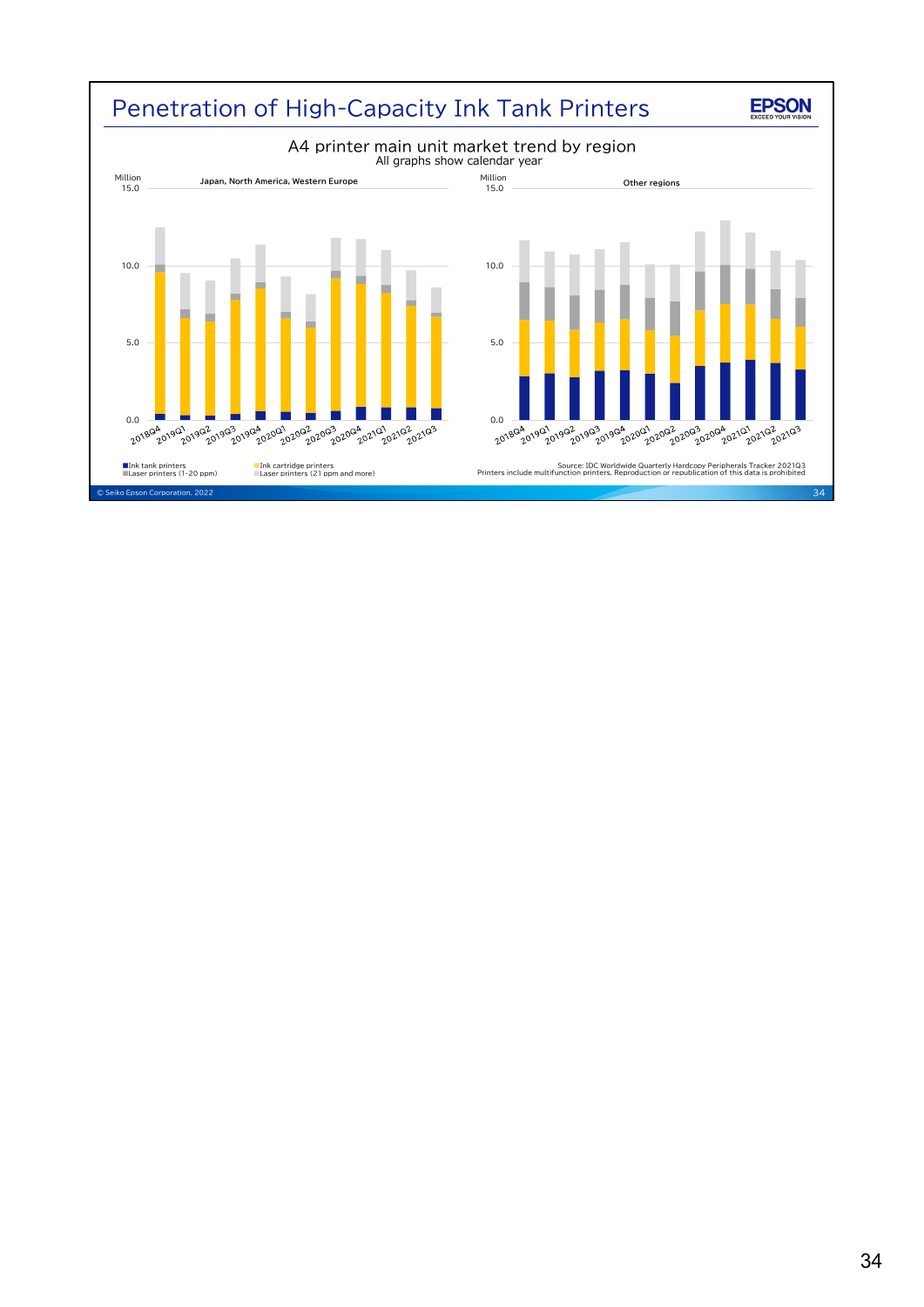# Definition of Terms

| <b>IJP</b>                        | Inkjet printers                                                                                |  |  |  |  |
|-----------------------------------|------------------------------------------------------------------------------------------------|--|--|--|--|
| I/C                               | Ink cartridges                                                                                 |  |  |  |  |
| LIJ                               | Line inkjet printers, high-speed line inkjet multifunction printers                            |  |  |  |  |
| LP                                | Laser printers, including multifunction printers                                               |  |  |  |  |
| <b>RIPS</b>                       | Replaceable ink pack system, high-yield cartridge-free ink pack printers                       |  |  |  |  |
| High-capacity ink tank printers   | Inkiet printers with high-capacity ink tank (includes EcoTank)                                 |  |  |  |  |
| High-capacity ink models          | General term for high-capacity ink tank printers, RIPS, and LIJ                                |  |  |  |  |
| SOHO                              | Small office, home office                                                                      |  |  |  |  |
| <b>Office Shared IJP</b>          | Printer category for high print volume office users. This includes LIJ, RIPS, and I/C printers |  |  |  |  |
| <b>Epson Connect</b>              | Epson's mobile cloud service for Epson products and services                                   |  |  |  |  |
| <b>Color Control Technology</b>   | Color management technology that enhances color reproducibility                                |  |  |  |  |
| Commercial & Industrial (C&I) IJP | Inkjet printers, ink, services for commerce and industry                                       |  |  |  |  |
| <b>Printhead sales business</b>   | Printheads, ink. etc.                                                                          |  |  |  |  |
| Distributed printing              | Printing method that prints out same images/documents using several printers                   |  |  |  |  |
| <b>SIDM</b>                       | Serial impact dot matrix printers                                                              |  |  |  |  |
| 3LCD                              | Technology that projects images by utilizing 3LCD-chips                                        |  |  |  |  |
| High-brightness laser projectors  | High-lumen projectors mainly used in venues such as conference rooms and halls                 |  |  |  |  |
| <b>FPD</b>                        | Flat panel displays                                                                            |  |  |  |  |
| OLED                              | Organic light emitting diode                                                                   |  |  |  |  |
| WP                                | Wearable Products business                                                                     |  |  |  |  |
| MD, Other                         | Microdevices, Other business                                                                   |  |  |  |  |

© Seiko Epson Corporation. 2022 35

**EPSON**